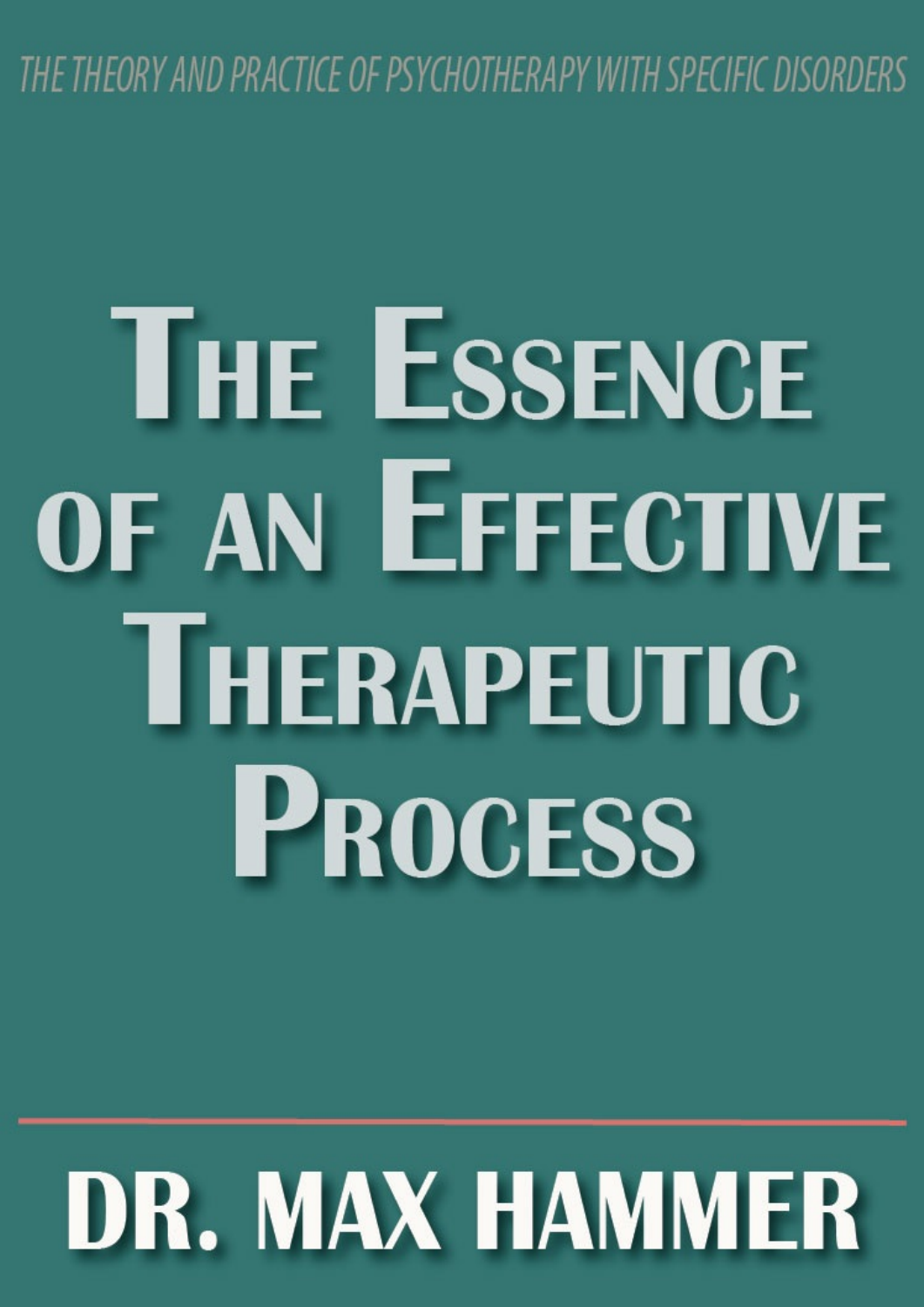### **The Essence of an Effective Therapeutic Process**

**MAX HAMMER**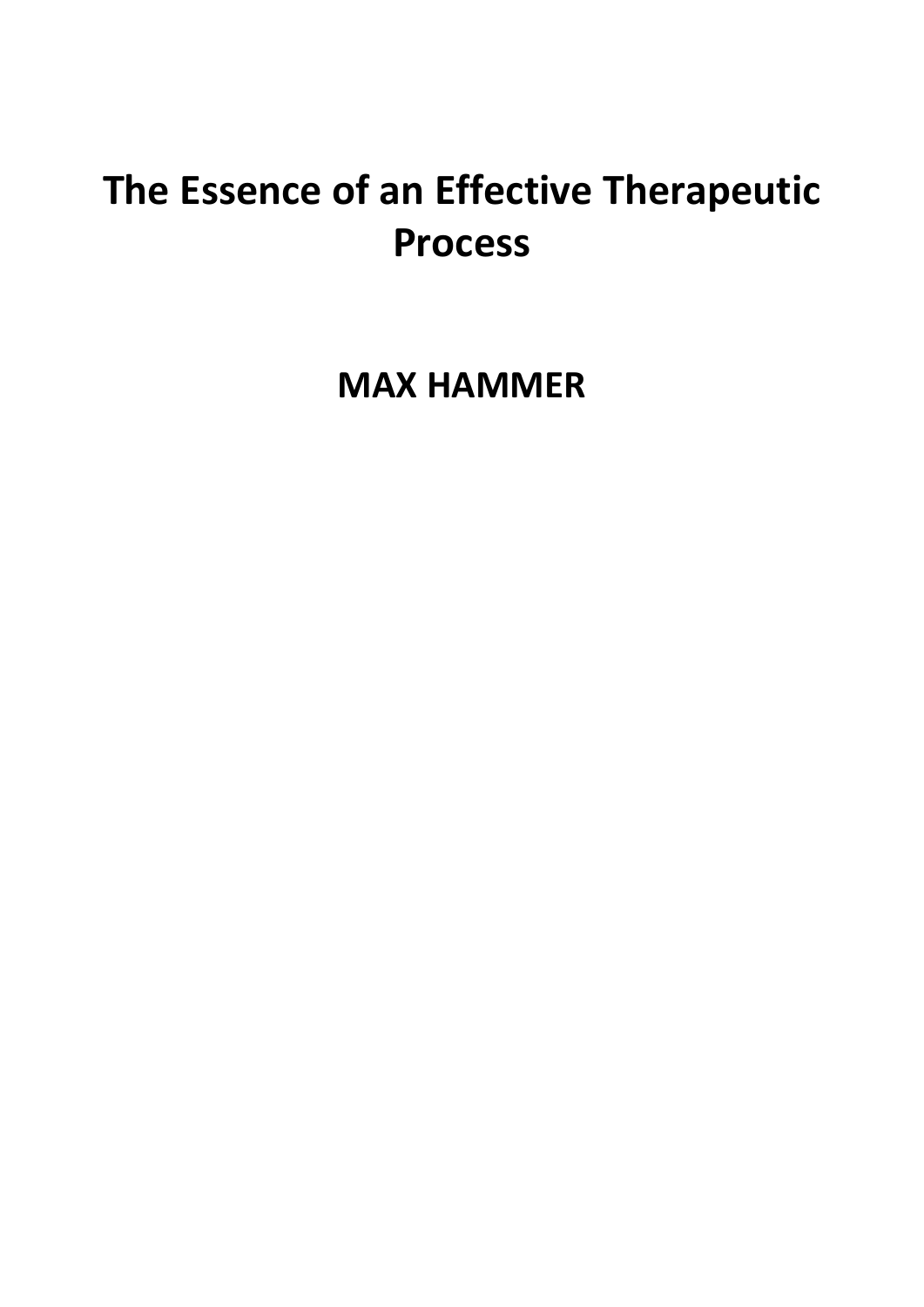#### e-Book 2015 International Psychotherapy Institute

From *The Theory and Practice of Psychotherapy With Specific Disorders* by Max Hammer, Ph.D. Copyright © 1972 by Max Hammer, Ph.D.

All Rights Reserved

Created in the United States of America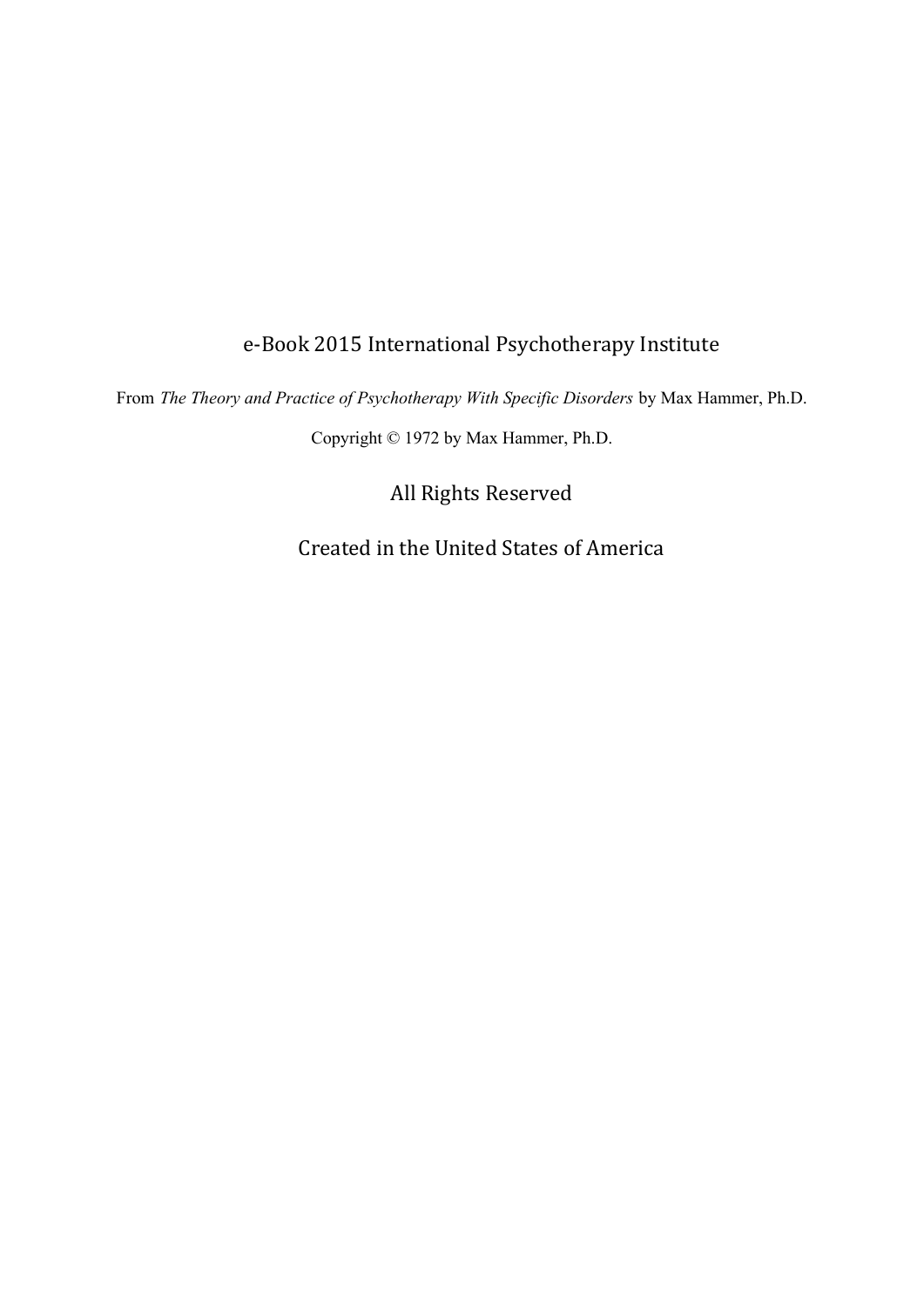**Table of Contents** 

**CONCLUSIONS** 

**REFERENCES**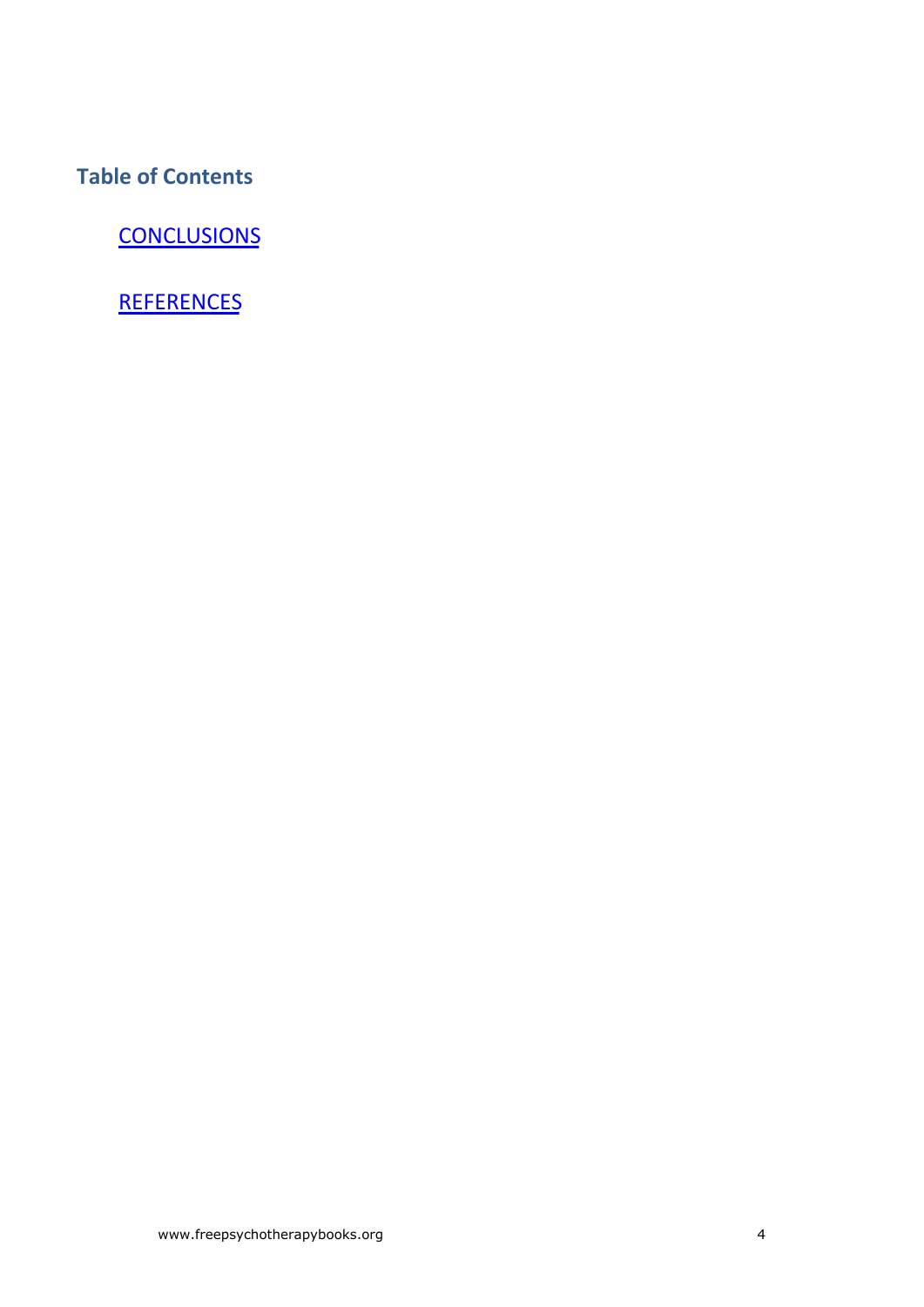#### **The Essence of an Effective Therapeutic Process**

In this final section I would like to summarize the basic material in this book in the form of presenting my conclusions in regard to what I feel to be the essential aspects of an effective therapeutic process. This is an extremely difficult thing to do because one's definition of an effective therapeutic process very much depends upon how one defines a successful therapeutic outcome. As the reader is probably already very much aware, there is very little consensual validation or agreement in regard to a definition of successful therapeutic outcome because there is very little agreement in regard to a definition of the essence of cure, growth or psychological health. The research literature in the field of psychotherapy is full of grandiose claims in regard to a particular approach achieving a high rate of successful therapeutic outcomes but when one looks at how they defined successful outcome, cure or growth, there is quite often a rejection of that definition by the reader to whom these terms mean something entirely different. As long as value judgments exist in regard to how one defines the nature of man, and therefore also the nature of optimal psychic functioning, there will always be disagreements in regard to the essence of an effective therapeutic process.

Thus, if we had a set of clear criteria and a sense of consensual validation in regard to the nature of cure, growth and psychological health, it would then be a relatively simple matter to set up criteria for an effective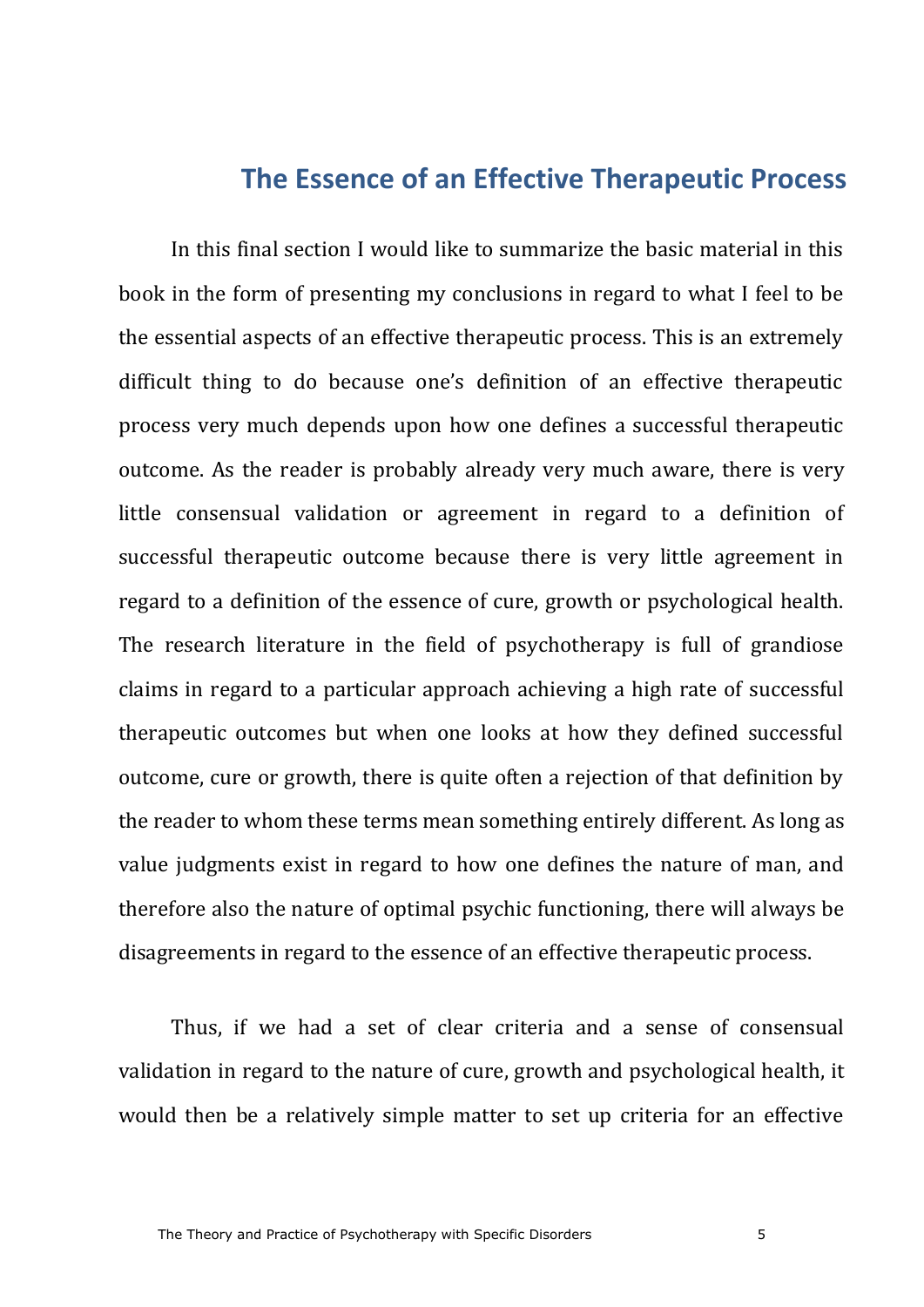therapeutic process. However, in spite of all of these inherent problems and difficulties I would like to share with the reader my most basic conclusions in regard to the essence of an effective therapeutic process. It is based upon my own understanding of the nature of cure, growth and psychological health, much of which the reader will find presented in the various chapters that I have written in this book, plus what I have observed as being elements in common in the therapeutic approaches of other psychotherapists who are consistently effective.

I present these basic conclusions not with the intent of having the reader believe them and accept them as an absolute truth but rather as a challenge to the reader to reflect deeply upon them and question them as well as question others who hold similar and dissimilar conclusions. In addition, ask yourself about the essence of your own growth and that of the patients you work with in psychotherapy and see if something becomes meaningful to you about the essence of psychotherapy as a result of all this inquiry and observation. In understanding that process of inquiry itself, the reader may discover something more meaningful about the essence of therapy than the intellectual conclusions he finally settles upon.

Permit me to caution the reader not to adopt a therapeutic approach just because someone presents it to you in a very persuasive manner. The reader should not take anything written in this book or any other book as the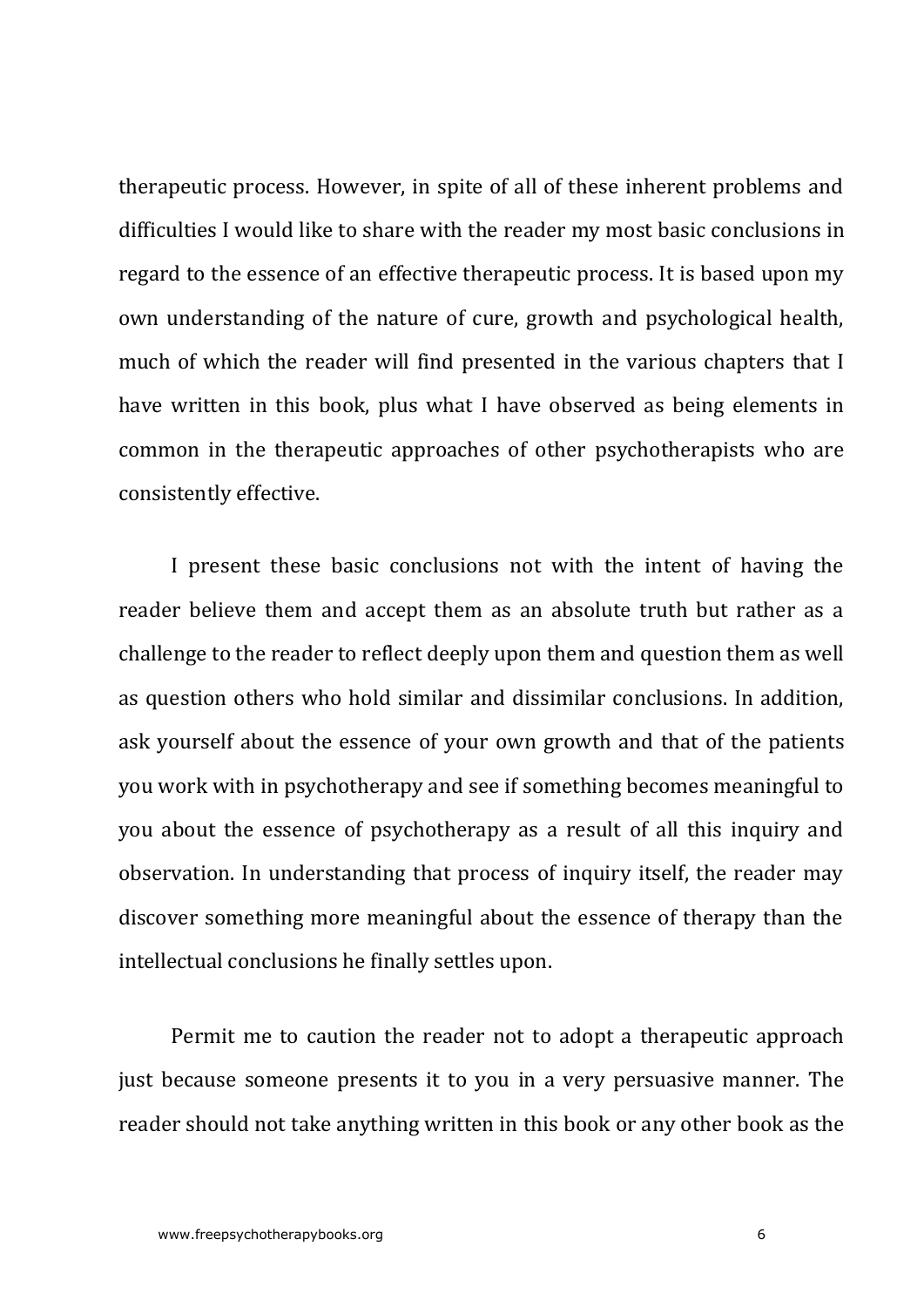truth, for at this point in his understanding it would only be a belief, and a belief is not a truth but a conviction without knowledge. The truth never resides in someone else's verbal communication but becomes a truth only when there is personal self-discovered knowledge. The reader should recognize that a book can give you only what the author has to tell but the learning that comes through self-discovered knowledge has no limit, because to learn through your own self-knowledge is to know how to listen, how to observe, how to hear and therefore to be in a position to learn from all of life. Therefore, as with a good poem, what is presented here is not the truth, nor is it an untruth, but only a hint of something which coaxes the reader to reach up beyond his current level of understanding and try to meet the author where his understanding is at.

#### **CONCLUSIONS**

My first conclusion is that no therapeutic process can be effective unless a therapeutic alliance is established between the therapist and the patient. No matter what it is that the therapist is offering or suggesting to the patient, if there is no openness and receptivity on the part of the patient to the therapist and the process of growth then all the therapist's efforts will be to no avail. The therapeutic alliance involves not only the patient being open and receptive to what the therapist is offering, but it also involves a commitment on the part of the patient to taking risks for growth in contrast to just utilizing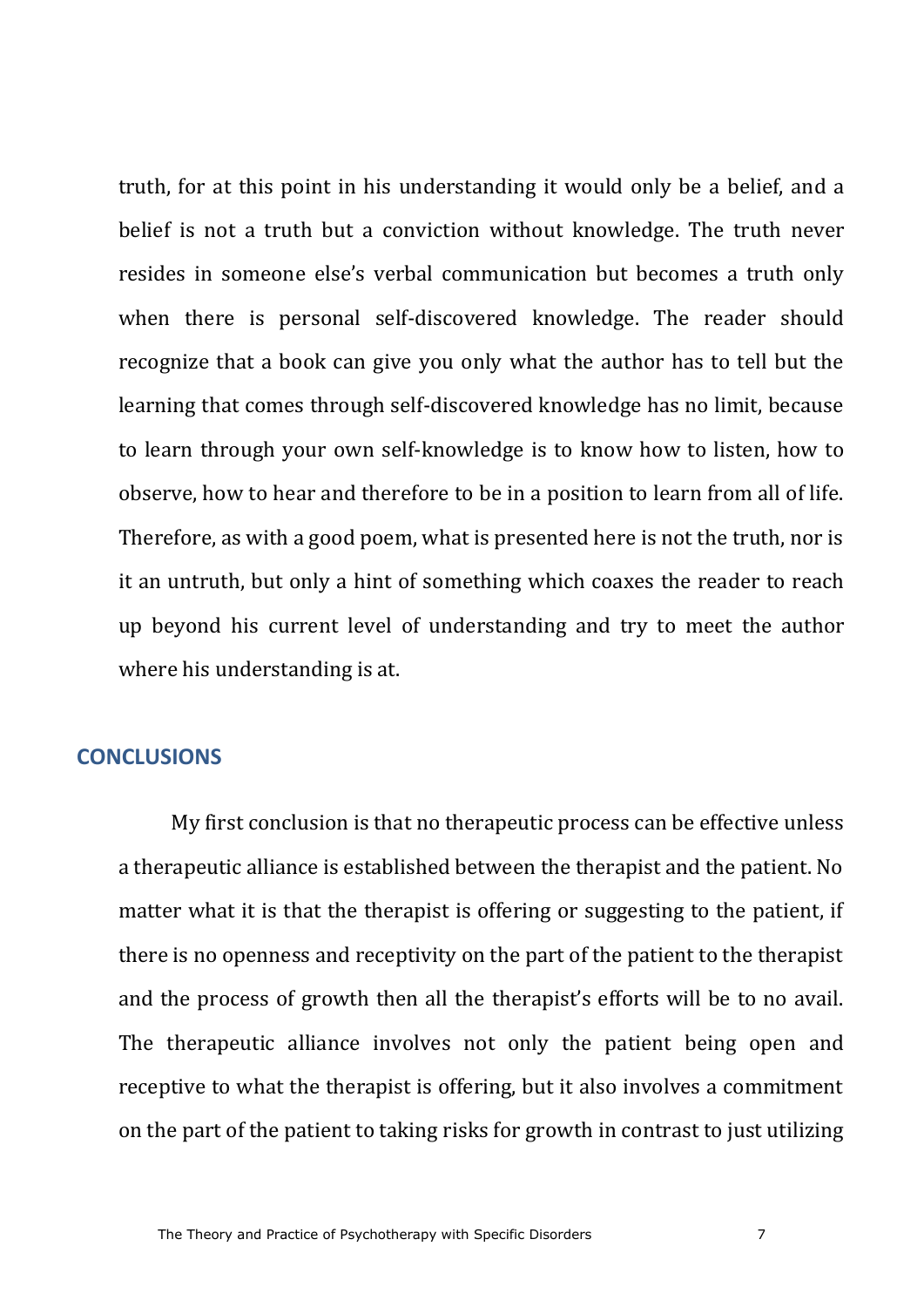the therapeutic relationship as a means of achieving the gratification of some basic dependency needs or as a means of entering into contest with the therapist as a way of gaining a feeling of power by defeating the therapist in his attempts to be therapeutic. When there is a therapeutic alliance the patient utilizes the therapist as an ally in the voyage that he has to take through the dark and unknown muddied waters of his psyche.

The existence of the therapeutic alliance seems to be dependent upon a sense of trust that exists between the therapist and patient and the development of this sense of trust necessitates that there exist a particular kind of relationship. Part of this relationship involves the patient perceiving the therapist as a model for growth. This is not to suggest that the therapist offers up his own personality for identification but rather the patient often makes a commitment to grow as a result of his recognizing the comfort, maturity, spontaneity and creativity of the therapist and he feels intuitively that he also would like to grow beyond his own sense of constriction and conflict and possess a similar sense of internal freedom. In addition, he must perceive the therapist as being internally consistent, congruent or integrated; otherwise the inconsistencies and contradictions that he perceives will limit his capacity to trust the therapist. From the therapist's point of view he must be truly affectively involved with the patient, have warm and valuing feelings toward the patient and be able to sensitively hear the patient's subjective reality, for without this involvement and hearing, there is just too great a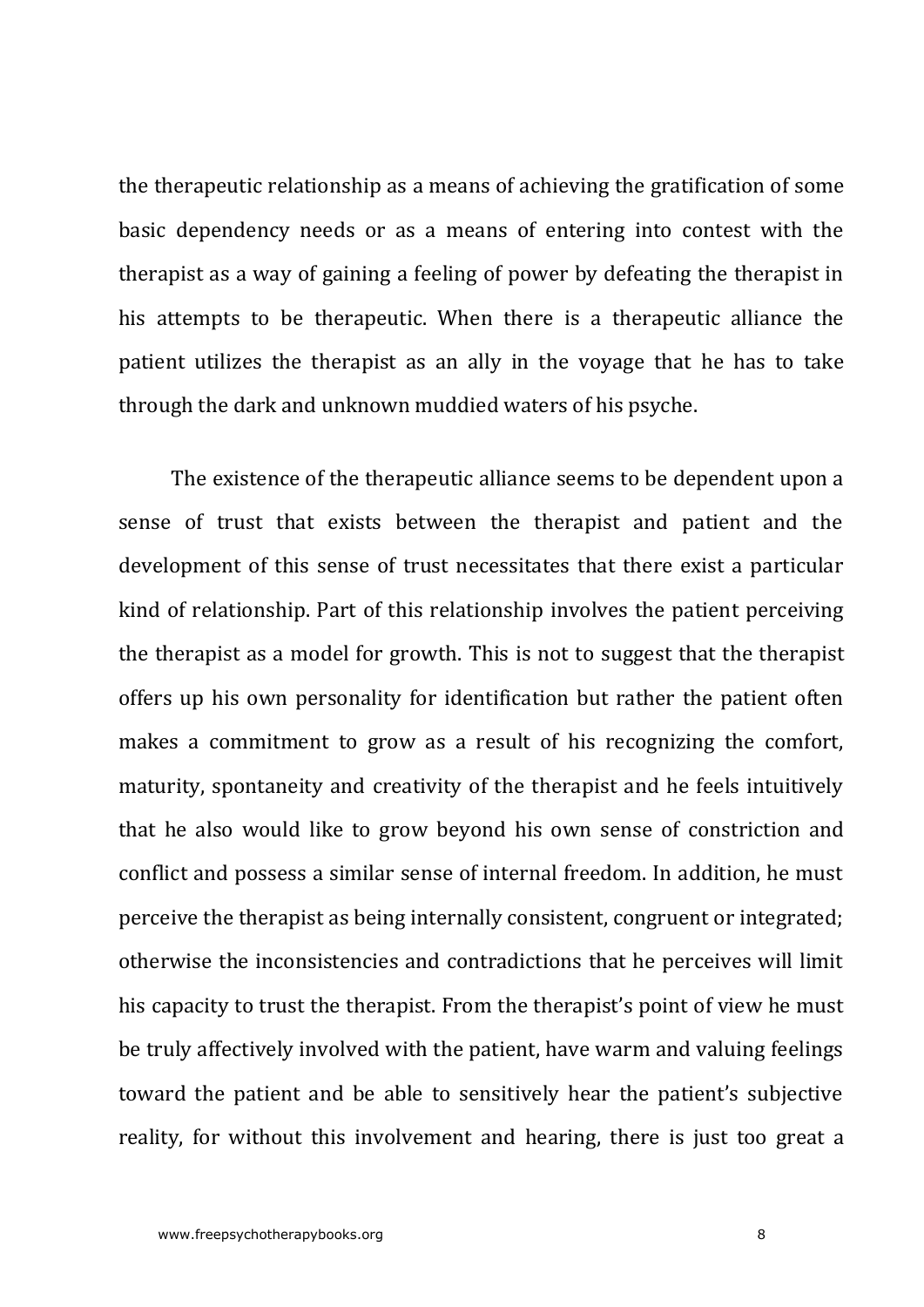sense of distance between the patient and the therapist and without that close bond, the necessary sense of trust will not exist and then neither will the therapeutic alliance. In essence then, by whatever means the therapeutic alliance is developed, it must exist if the patient is to really grow.

It also seems clear to me that if a therapeutic process is to really be effective it must enhance rather than discourage the patient's greater confrontation with rejected, fearful and painful inner and outer realities. If psychotherapy is selling anything at all, it is selling the truth. The highest form of psychotherapy known to man is the truth. Since the early days of the scriptures man has been told "know thyself," "see the truth for yourself and the truth will set you free," "to thine own self be true," and the like. In a sense the process of psychotherapy is like a surrounding wall of mirrors put up by the therapist by which the patient sees the truth of himself reflected whichever way he turns.

The essence of psychopathology must somehow lie in the avoidance of the truth of oneself, in one form or another, along with the pursuit of some kind of imaginal self or idealized image. In the very desire to become a certain something that one feels one ought to be, there is inherently a kind of internal contradiction and conflict as well as a distortion of reality because in the pursuit of what one ought to be there is also involved the process of attempting to deny and escape from the reality of what one really is already.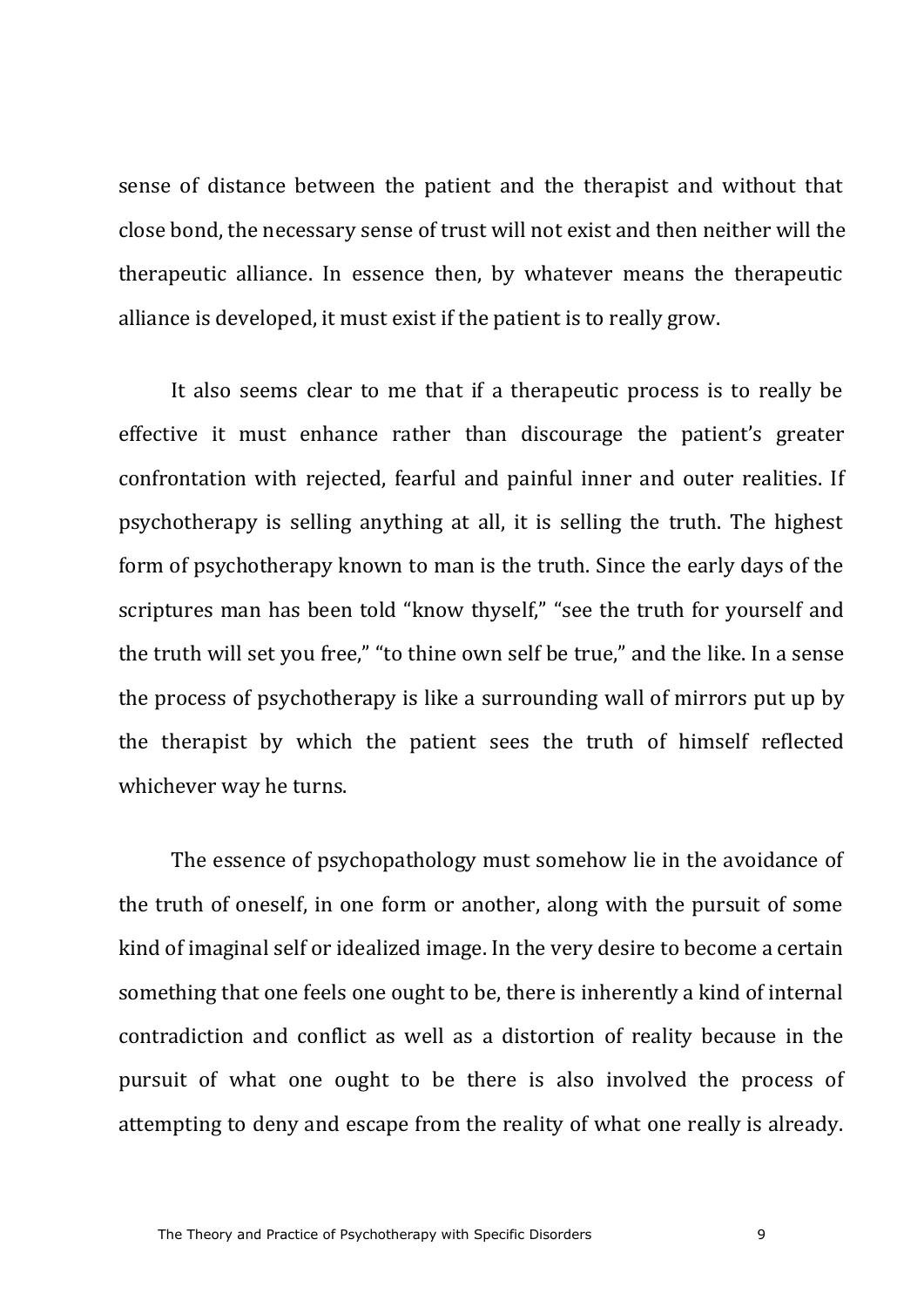On the other hand, psychological health, most basically, must involve an openness to the clear perception and acceptance of reality; an awareness and acceptance of what actually is, rather than the pursuit of what ought to be. More specifically, psychological health is that process of being totally open and fully sensitively aware and accepting of one's moment-to-moment experiential reality. The essence of psychological health lies in living in that state of communion and integration with the actual moment-to-moment experiential reality, which may be referred to as the state of "Being," whereas the essence of psychopathology lies in the rejection of what is real and the living in the imaginal state of pursuing the "What ought to be," referred to as the state of "Becoming."

Psychological health is referred to as a process rather than some kind of final end state because all end states are noncreative and therefore forms of "death" because there is no continuous opportunity for renewal possible in them. Psychological health must be a condition of optimal aliveness. Life must involve continuous renewal: otherwise it ceases to be life. Therefore, psychological health can never be some kind of an end state, and any process of therapy which seeks to direct the patient toward the attainment of some kind of ideal objective or end state must be moving away from being a truly effective therapy.

It should also be clear that there should be nothing in the process of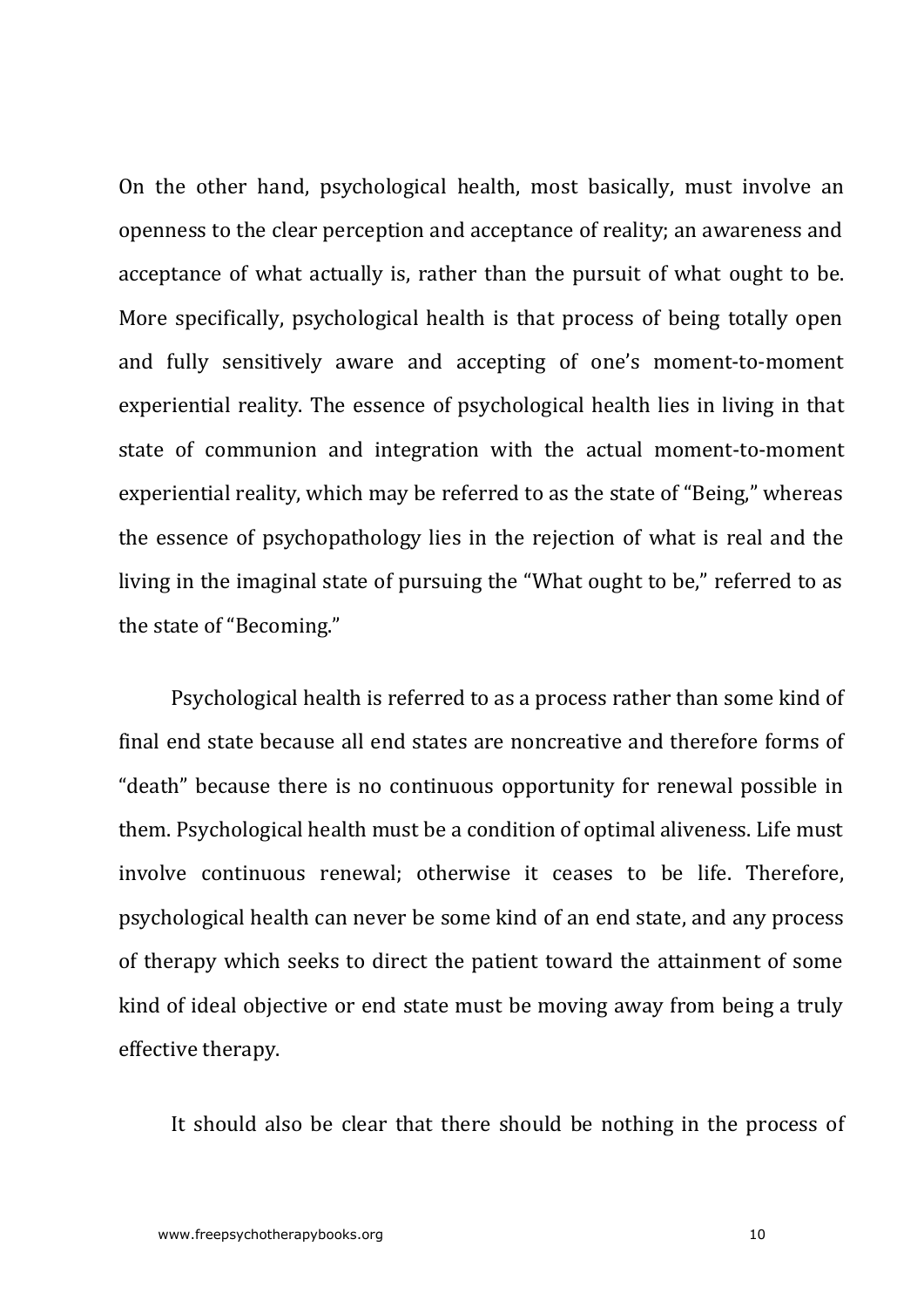therapy which encourages the patient to escape from painful reality such as through the use of some form of suppression, distortion, camouflaging, withdrawal or avoidance. Patients usually decide to go for psychotherapeutic assistance in the first place because they seek to escape from some kind of painful reality. This is precisely why they are pathological; therefore any process of therapy which offers the patient some form of escape from or avoidance of his problems or some other painful reality cannot really be an effective therapeutic process and is, on the contrary, really encouraging the pathological process. Psychotherapy should not involve teaching the patient new and better techniques for hiding from himself but rather must encourage a greater sense of union and integration with himself. Those approaches that encourage the continued rejection or suppression of unacceptable parts of oneself are basically involved in the heightening of conflict. Being taught to control unacceptable behavior is not the same as growth, in which there results a true liberation from the need to express such behavior. A process cannot be considered therapeutic if it heightens conflict rather than integration. Therapy should not pit one part of the self against another part. Psychic energy is a unitary system and when it is divided and turned upon itself it must, through this sense of conflict and disintegration, produce a greater sense of tension and pathology. Attempting to solve a conflict by suppressing the conscious awareness of one side of it does not eliminate tension because it does not untie the turning of energy upon itself; it only, at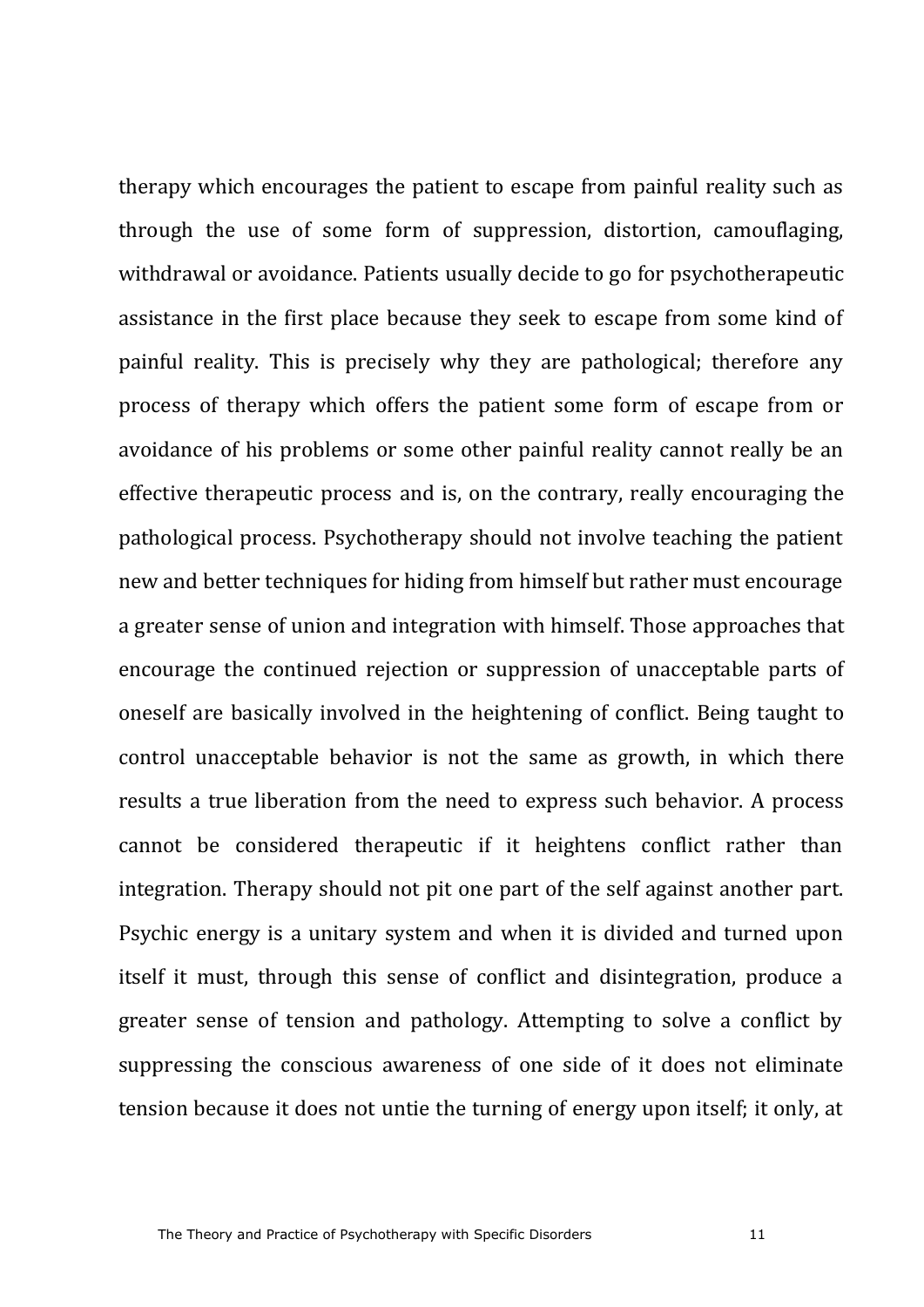best, reduces the conscious awareness of the tension.

Therefore, to be effective the process of therapy must of its own nature involve the patient in a state of integration rather than keeping him constantly outside of himself by offering him an intellectual survey of his problems through the process of presenting him with a set of intellectual explanations and theories. For the patient to end up being an integrated human being the process of therapy itself must be integrative in its nature. Thus, it is only when the patient is in a state of integration with his symptom or problem—that is, when the observer is not outside of but rather is one with the observed—that the patient is in a state of integration, from which a liberating self-understanding can occur. Therefore it is clear that insight or intellectual awareness is really the *consequence* of growth and not its antecedent *cause* as many therapists erroneously believe. There must first occur in the patient the state of integration with his own rejected painful feelings, which is the essence of growth, and *only then* is that boundary, which separates conscious from unconsciousness, produced by the ego as the observer and controller of thought, dissolved which then permits the intellectual awareness of the rejected truths to take place. The particular rejected truth presented to the patient in the form of intellectual interpretations by the therapist, in his attempt to produce that necessary state of integration and growth, is not adequate to remove the ego's separation from and control of thought which is necessary for dissolving the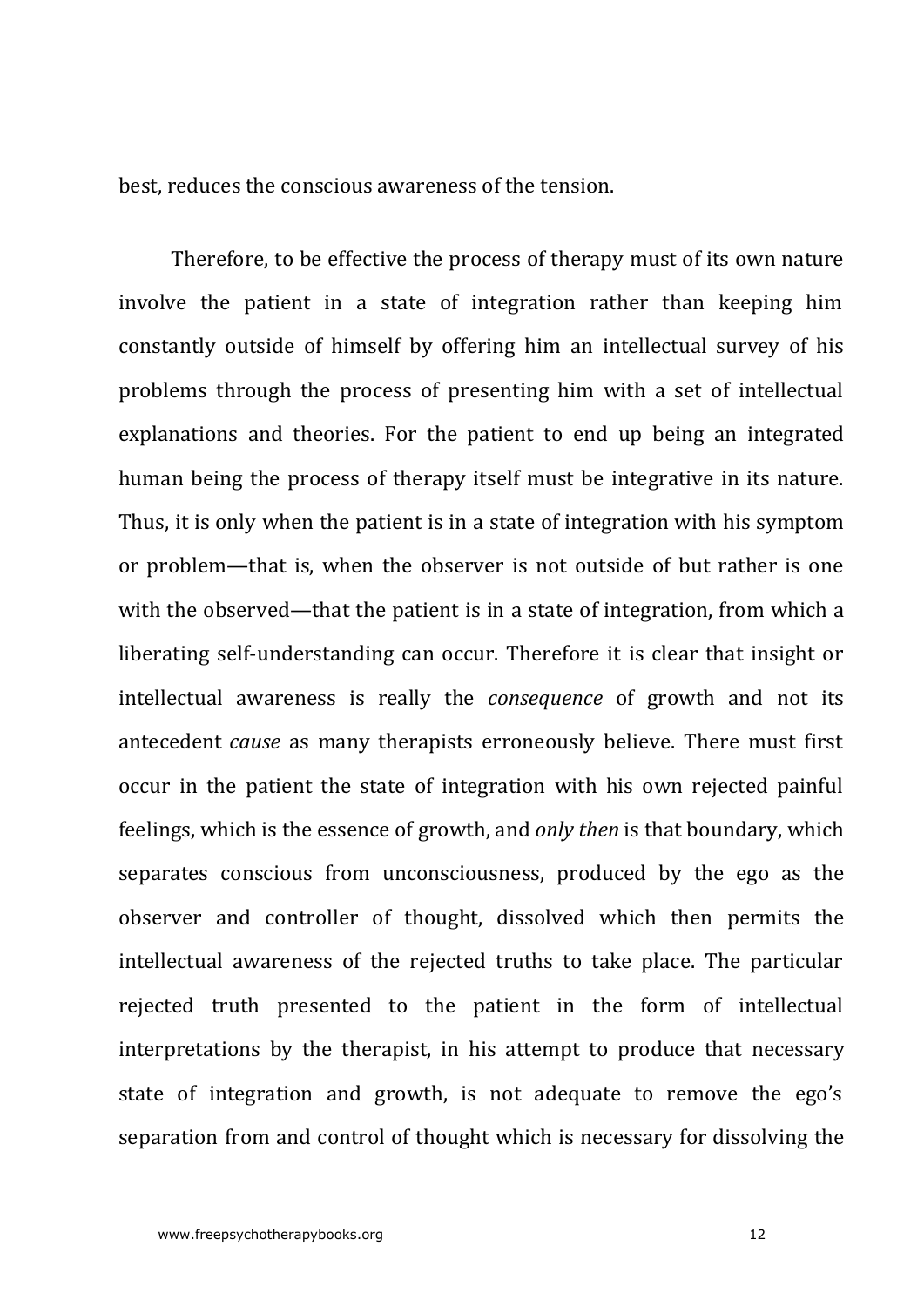separation and barrier between consciousness and unconsciousness and therefore there occurs, at best, only a kind of intellectual synthesis instead of the necessary integration produced through the direct experiential contacting of and communion with the rejected truth and all of its associated feelings. In fact, intellectual explanations only serve to prematurely put an end to the deeper inquiry into and the establishment of full contact with some rejected truth and in this way serves as a form of escape which makes it an accomplice of the pathological process. Intellectual interpretation or analysis is basically nothing more than theoretical speculation and this is not sufficient to produce integration and liberation; only the resolution of the duality between the observer and the observed accomplishes that liberating integration which yields true self-understanding.

Because psychological health involves the confronting and making contact with one's moment-to-moment experiential reality, it suggests that the process of psychotherapy itself must encourage the patient to confront and contact his moment-to-moment experiential reality. This means that the therapist should always take the patient where his moment-to-moment consciousness is and not where it ought to be. For example, the therapist should not predetermine to have the patient deal only with his past history or with some aspect of his future or even some aspect of what is referred to as the present time, such as his current job or marriage situation, because all of these are forms of escape from the patient's moment-to-moment experiential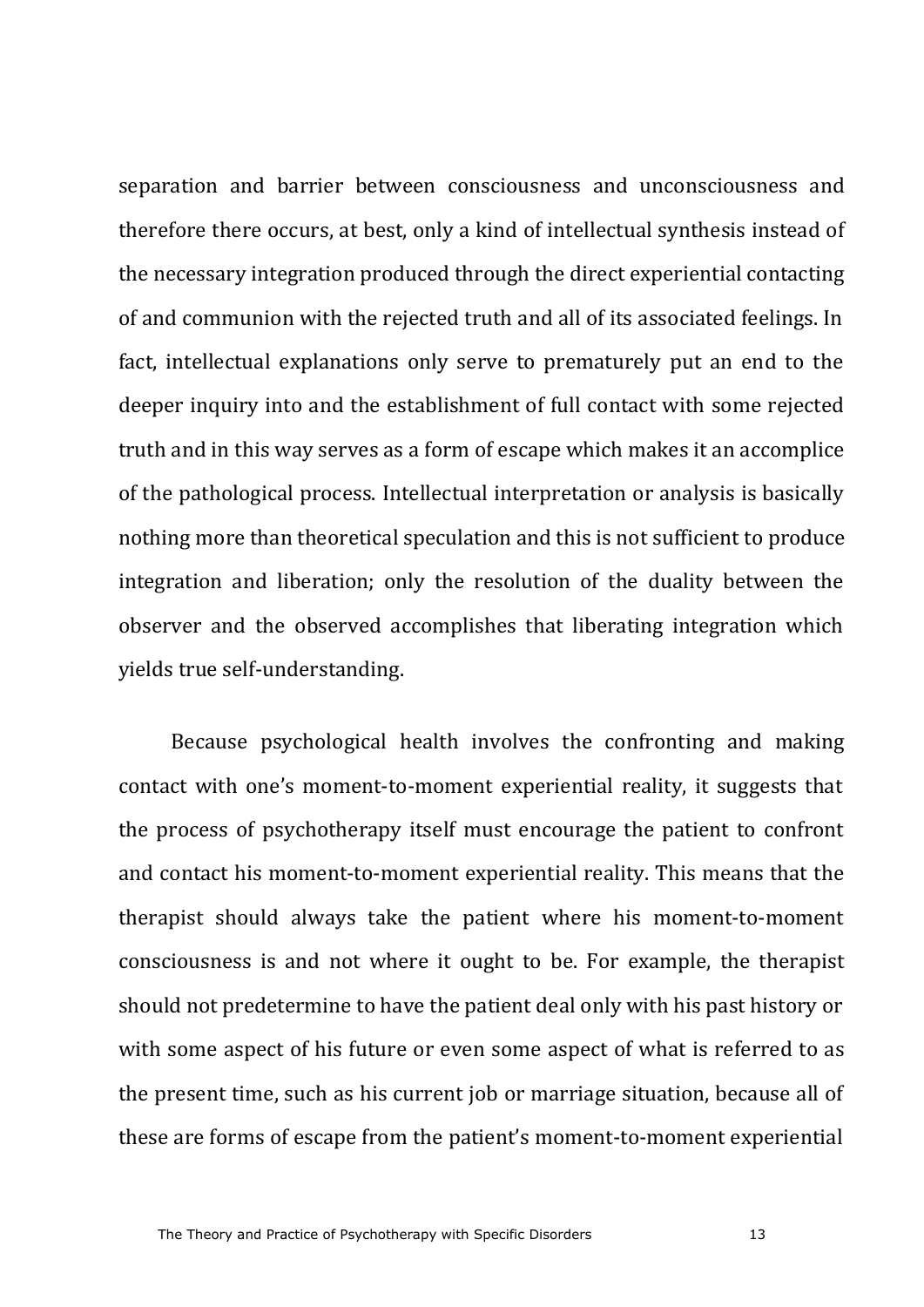reality.

Therefore, to teach the patient to live in the healthy process of contact with his moment-to-moment reality, the therapist has to encourage the patient to be totally attentive *only* to that which is *currently* in his free-flowing consciousness—that is, that consciousness which is unencumbered by a directing censor and deliberate thinker that is initiating and controlling the content and movement of thought. Encouraging the patient to deal with any other subject matter than this current experiential reality is encouraging the process of avoidance of reality and is therefore enhancing the pathological process. Thus, any system of therapy that has a predetermined focus of attention for the patient encourages his escape from reality. The patient has found a new means of escape from confronting himself by using the therapy process itself for that purpose even though in theory the process of psychotherapy is supposed to enhance the patient's contact with reality.

It should be pointed out that the present, as a moment in time, is not the same as the moment-to-moment experiential reality because the former is only a relative present rather than an immediate present. The fact that the patient may have had a fight with his wife or boss may not at all relate to what is in his current moment-to-moment consciousness and is therefore really of the past and not of the present even though the event may have occurred shortly before the therapy session. Whatever thoughts or feelings invade his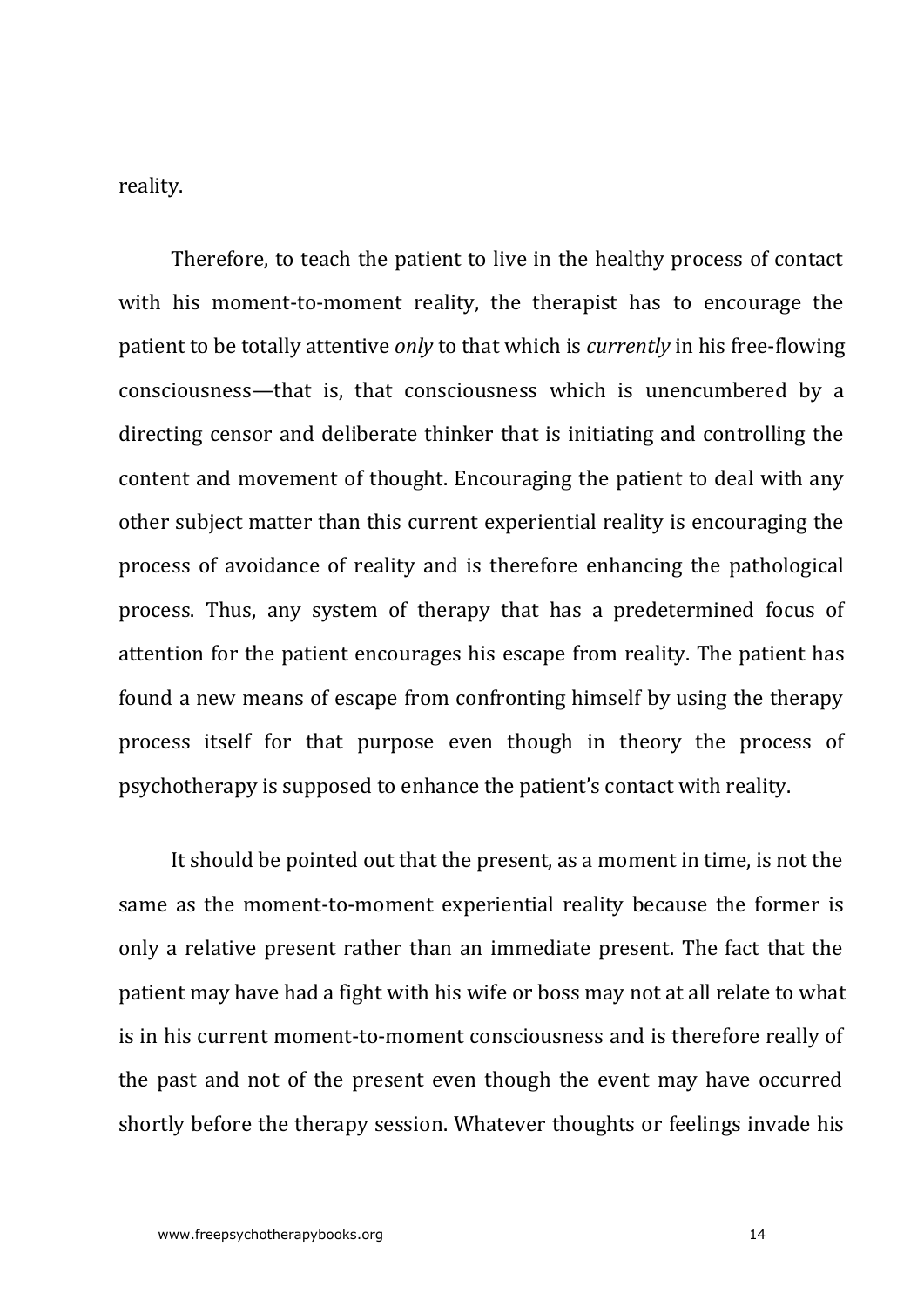uncontrolled current awareness is that which has the greatest investment of psychic energy at the moment and *that* is what has to be dealt with first. That which intrudes into his awareness when the controlling thinker is absent is that which is really concerning him the most. To try to deal with anything else is bound to be fruitless because the patient will not be able to effectively concentrate on anything else. He will only be in a state of internal conflict and distraction. A state of conflict is set up when the patient's attention is pulled away from where it naturally wants to flow and made to focus on an area where little psychic energy is currently invested.

There are several systems of psychotherapy and Eastern forms of mind discipline which emphasize the therapeutic and peaceful effects of focusing the mind's attention on and the complete absorption in the here and now external reality, but they apparently do not recognize that contact with external reality is not the result of an act of the will or of deliberate effort and therefore one cannot be instructed to do it. For example, the fact that  $I$  may be in your physical presence does not necessarily mean that I am also in your psychological presence or awareness. Whether or not you attend to me is not a function so much of your conscious intention but rather is more dependent upon the degree to which psychological tension within your mind is drawing your conscious attention to its source. The mind's conscious attention is naturally drawn towards and wants to follow that path that leads to that place where psychic tension exists. Attention always naturally wants to follow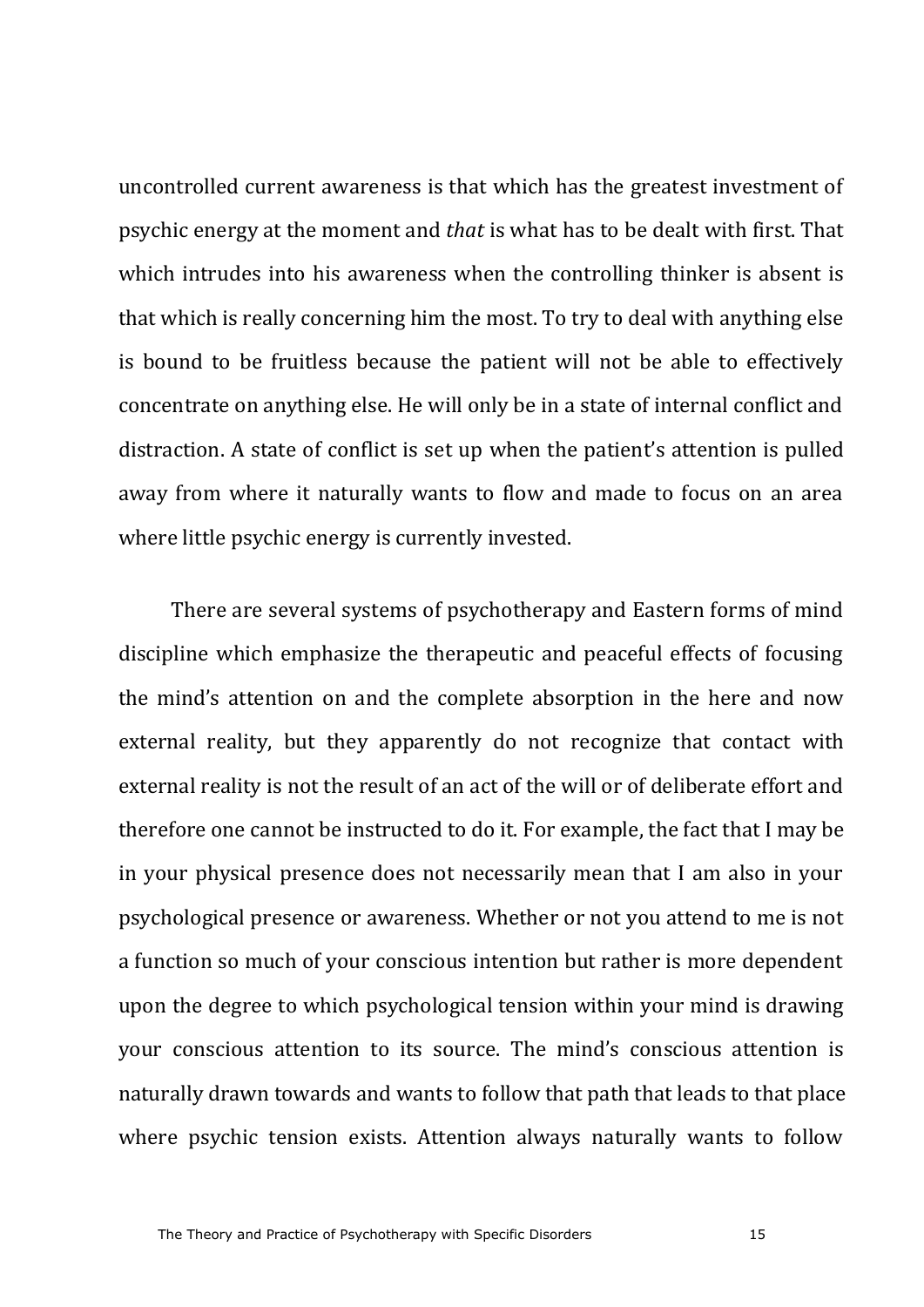tension because tension is painful and demands recognition. This process is the means by which that which is repressed tries to free itself of its dammed up energy and drain itself into conscious awareness.

Thus any attempt to forcefully make the mind consciously attend to some reality other than where it naturally wants to flow only serves to produce a greater sense of conflict and tension and is therefore a servant of the pathological process. When there is no longer any intense internal state of conflict and tension which is demanding recognition and expression then the mind's attention is free to be in communion with whatever external reality confronts it for no internal draw will exist to distract it away from that contact. Therefore it should be clear that a full and complete contact with external reality is possible only after the tensions of repressed internal realities have been drained and resolved.

This kind of conflict situation is another example of how psychotherapy can encourage the pathological process whereas encouraging the patient to be one with his moment-to-moment experiential reality enhances the process of integration as well as contact with reality and is therefore enhancing of the process of psychological health. The patient is learning, through the process of therapy, to be more open to the truth of himself which enables him to resolve more of his own problems by himself.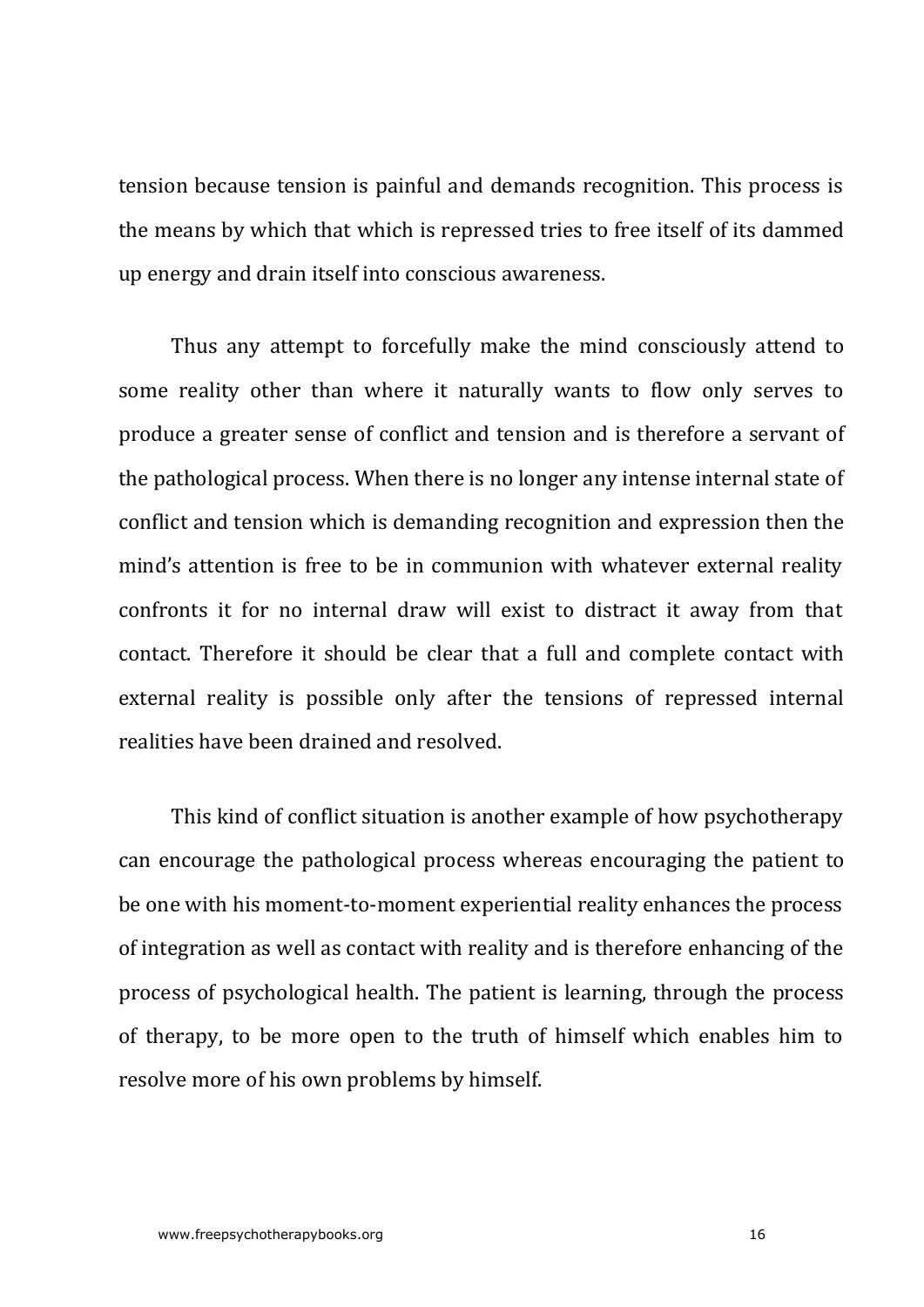This leads directly into the next major conclusion which is that an effective therapeutic process should enable the patient to leave therapy with a greater ability to resolve his own problems by himself than when he first came in, otherwise psychotherapy becomes nothing more than "patchwork." In an effective psychotherapy process the patient learns the process of reintegration of himself—that is, he learns how to retrieve, "welcome home" and live compatibly with all aspects of his formerly unacceptable self, which he branded as a not-self. He learns basically to say to all of his moment-tomoment painful experiential realities, such as his anxiety, depression, anger, sexual feelings, guilt, etcetera, that "this too is me." At the conclusion of therapy his capacity to face psychological pain is greater and he knows how to maintain his newfound state of integration by "never rejecting any of his own children from home," and thus he never disintegrates himself again.

Thus, psychotherapy cannot be considered as being complete unless the patient has come to learn to value the truth of himself and learn something of the essence of being open to the truth of himself. He must personally experience the self-integrating, self-healing and liberating process of being one with his moment-to-moment experiential reality; otherwise he is sure to work himself into new and insoluble conflicts and problems and have to seek assistance again. But having learned the self-integrating process he then has received more than just the immediate profit of the resolution of the problems that he brought with him into therapy because he has also learned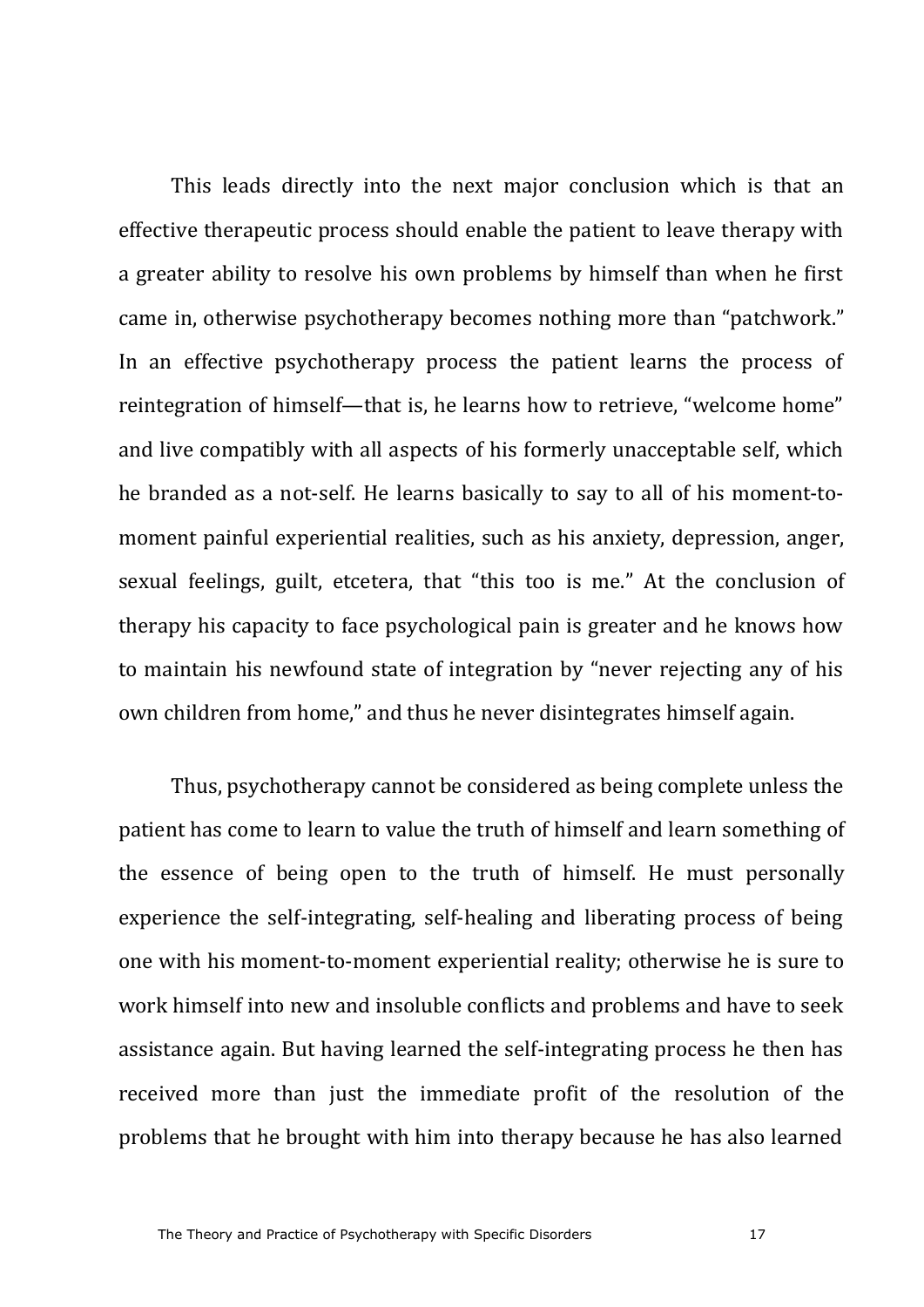the process of being able to resolve his own problems for himself in the future. *Every patient should leave therapy capable of being his own therapist.* 

The real essential task of psychotherapy, therefore, is not so much the retrieving of the specific contents of consciousness which are repressed but much more it lies in helping the patient learn the process of retrieving, that is to say, the process of bridging the psychological gap or distance between the existence of some painful experiential reality and the immediate awareness of that reality, which is essentially the process of psychological integration. This is accomplished basically by helping the patient to heighten his selfsensitivity through the process of communing or being one with his own moment-to-moment experiential reality. The mind seeks to integrate and heal itself by presenting to conscious awareness that which has been rejected and repressed. Once the patient learns to quiet the deliberate thinking process and learns to be open and receptive to contacting and hearing these strivings from his own unconscious then he has learned the basic self-integrating and self-healing therapeutic process.

An effective process of therapy must also help the patient become more, rather than less, real. This means that psychotherapy must involve the patient in his own subjective or experiential reality rather than work with the enhancement of various concepts or imaginal images of himself. The goal of therapy is not to help the patient achieve his idealized image but to help him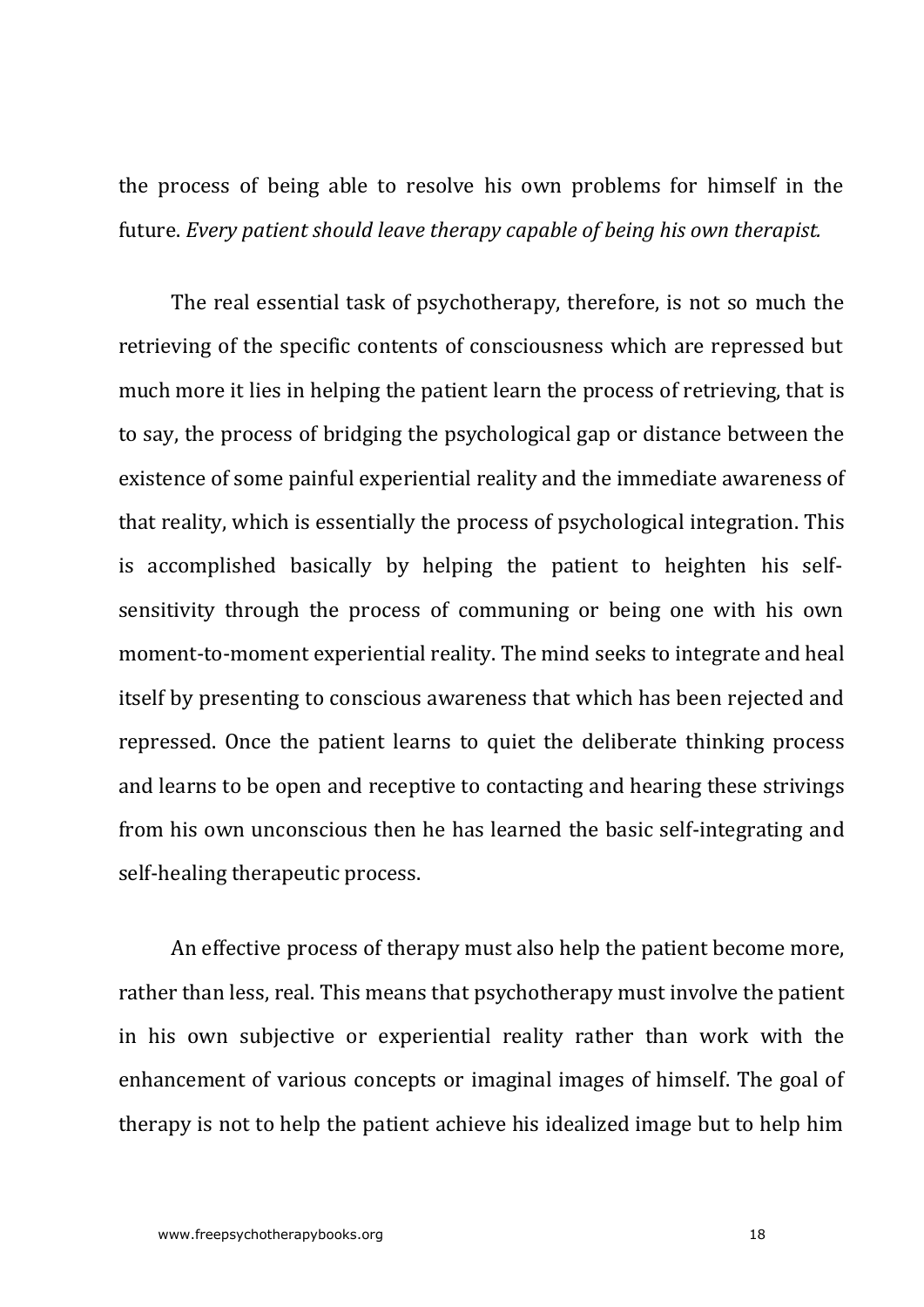transcend his identification with and pursuit of all concepts and images of self. First of all it must be clearly seen that it is not possible to ever actualize a concept of self. Anything that you conceptualize yourself to be is an illusion because to really be a particular thing is to be that thing absolutely, for to be it only relatively is also to be its relative opposite and therefore one is not the thing at all. Thus, if I hold myself to be intelligent, strong, kind, or whatever, I spend my life trying to absolutely affirm this thing that I believe myself to be but I can never succeed in this vain pursuit and therefore my life is always full of fear, frustration and tension. For me to truly be intelligent, for example, as a fixed characteristic, I would have to be absolutely intelligent which is impossible for that would necessitate my being omnipotent. If I am not absolutely intelligent then I am only relatively intelligent which means that I am also relatively unintelligent and therefore I cannot assert that I am that thing called intelligent. Thus it should be clear that I can never be any conceptual thing for all such traits are really relative opposites and these relative opposites can never be affirmed absolutely. All I can really ever be is an unlabeled whole which is the essence of psychological integration, unity and health. Any psychotherapeutic approach which encourages the patient to actualize some concept or ideal of himself serves to put the patient in a chronic state of frustration and fear and takes him away from the reality of that which he really is experientially, from moment to moment and therefore cannot ever really be growth producing or therapeutic. Only when the patient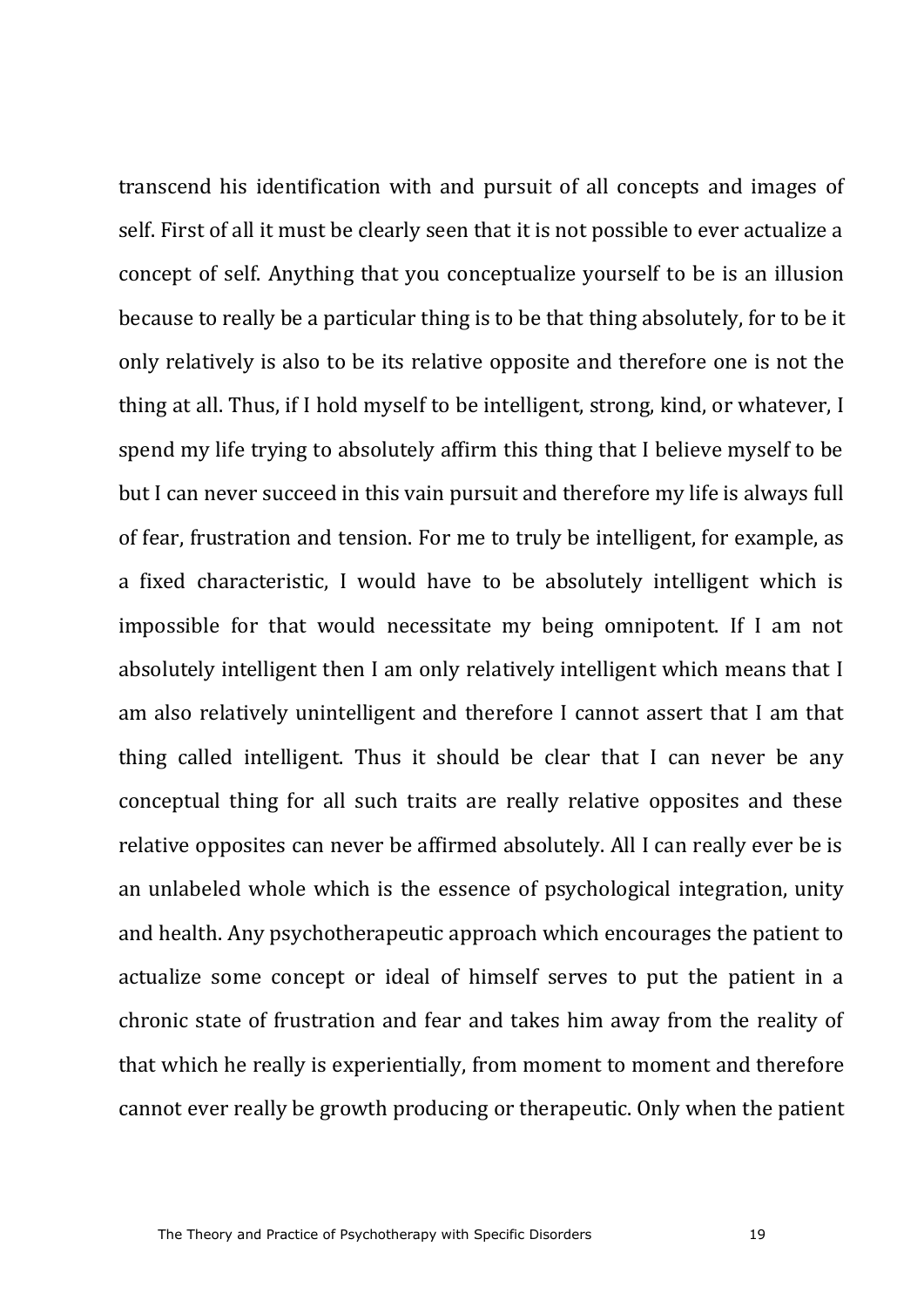is free of his identification with his various masks and personas is he in the position to really hear and become integrated with that which is most real in himself. Bergman's movie "Persona" is a classic visual illustration of this basic psychotherapeutic principle, and I highly recommend it to psychotherapists of all levels and disciplines and as an excellent device for the training of students in psychotherapy.

The therapies that conceptualize growth as a moving from a negative self-concept to a more positive self-concept fail to recognize that the positiveness of one's self-concept is only as high as one's last success. With the first real significant failure that comes along the concept is back to being negative again. A positive self-concept requires the living under the pressure of constant victories and makes a combat out of interpersonal relationships and all of life. It is not possible to have a high self-esteem without also being involved in the competition and comparison of esteeming others lower than yourself, for after all, the positiveness of your esteem is only relative to the degree to which you compare yourself favorably to the esteem of others.

The same is true for those systems which conceptualize therapy as a system for building confidence in their patients. Confidence, like a positive self-concept, is dependent upon a continuous feeling of mastery. Confidence is really nothing more than the anticipation or expectation of mastery in regard to a particular challenging situation and therefore it is relative to insecurity.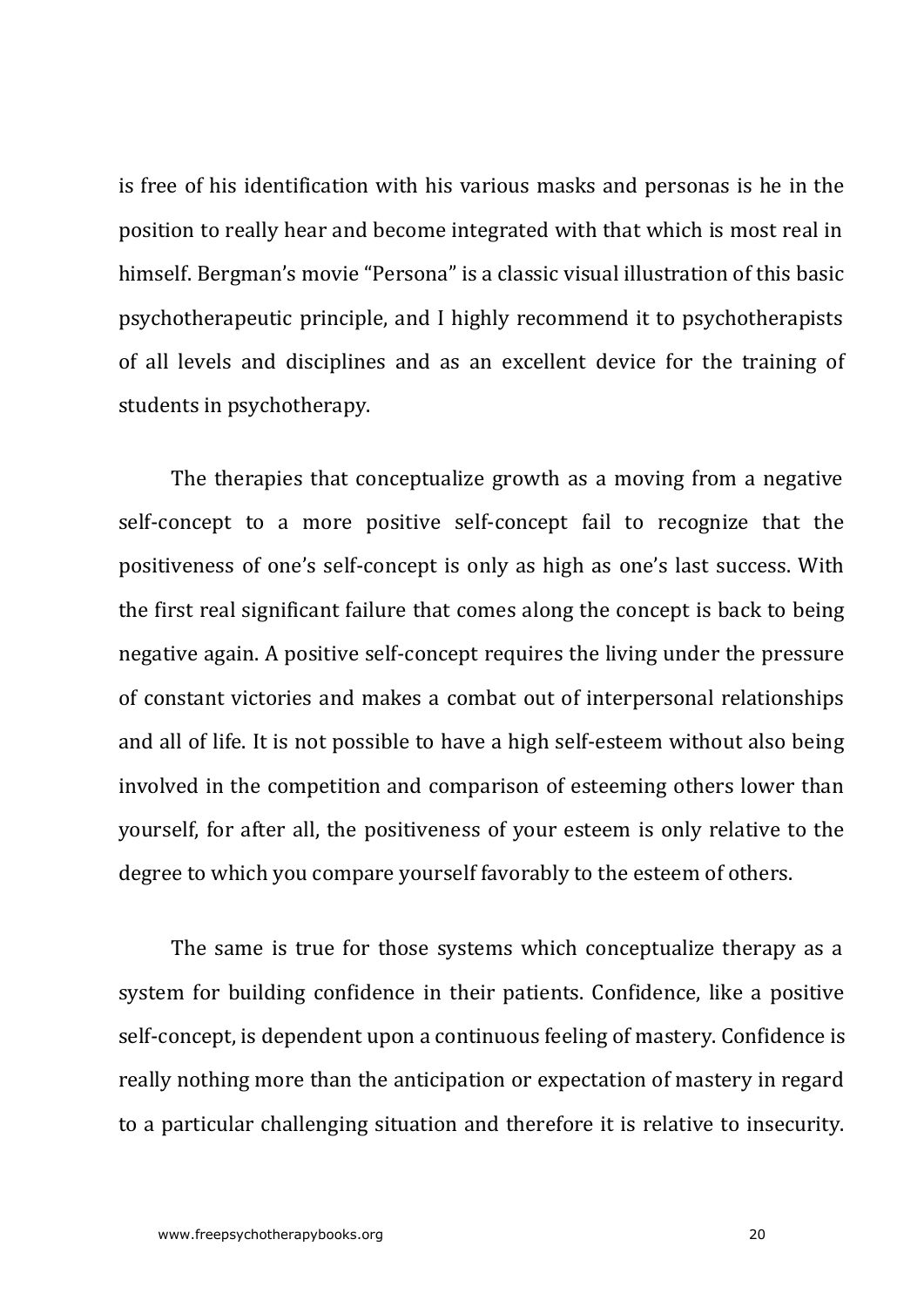Inherent in any feeling of confidence is the basic attempt to escape from feelings of insecurity. Absolute confidence is omnipotence and because that is not possible to achieve except through illusional fantasy, which is pathological insecurity always rides the coattails of confidence. It should be clear that if the patient did not feel insecure he would not pursue confidence any more either. Thus, a system of therapy which focuses on helping the patient feel more confident is really only encouraging the patient to escape from reality—that is, the reality of his basic feelings of insecurity—and it is that which needs to be transcended and not compensated for by seeking confidence.

When one is free of his identification with any and all concepts and images, which are really all false selves, then one is free to be with what is real in oneself, which is basically one's moment-to-moment experiential reality. One is then free of the anxiety and dread that one day that which is positive will become negative and that which is confident will become insecure. Being free of all conceptual selves, one is then also free of the internal judger. Peace of mind does not come when one's achievements finally meet with the internal judger's expectations and ideals, as some therapists seem to believe, but rather when the judger itself is transcended. If the process of therapy does not in some way deal with the transcendence of the judger itself then the patient must be left with a sense of anxiety and pressure that he will not five up to his concepts and ideals of himself. Change is not real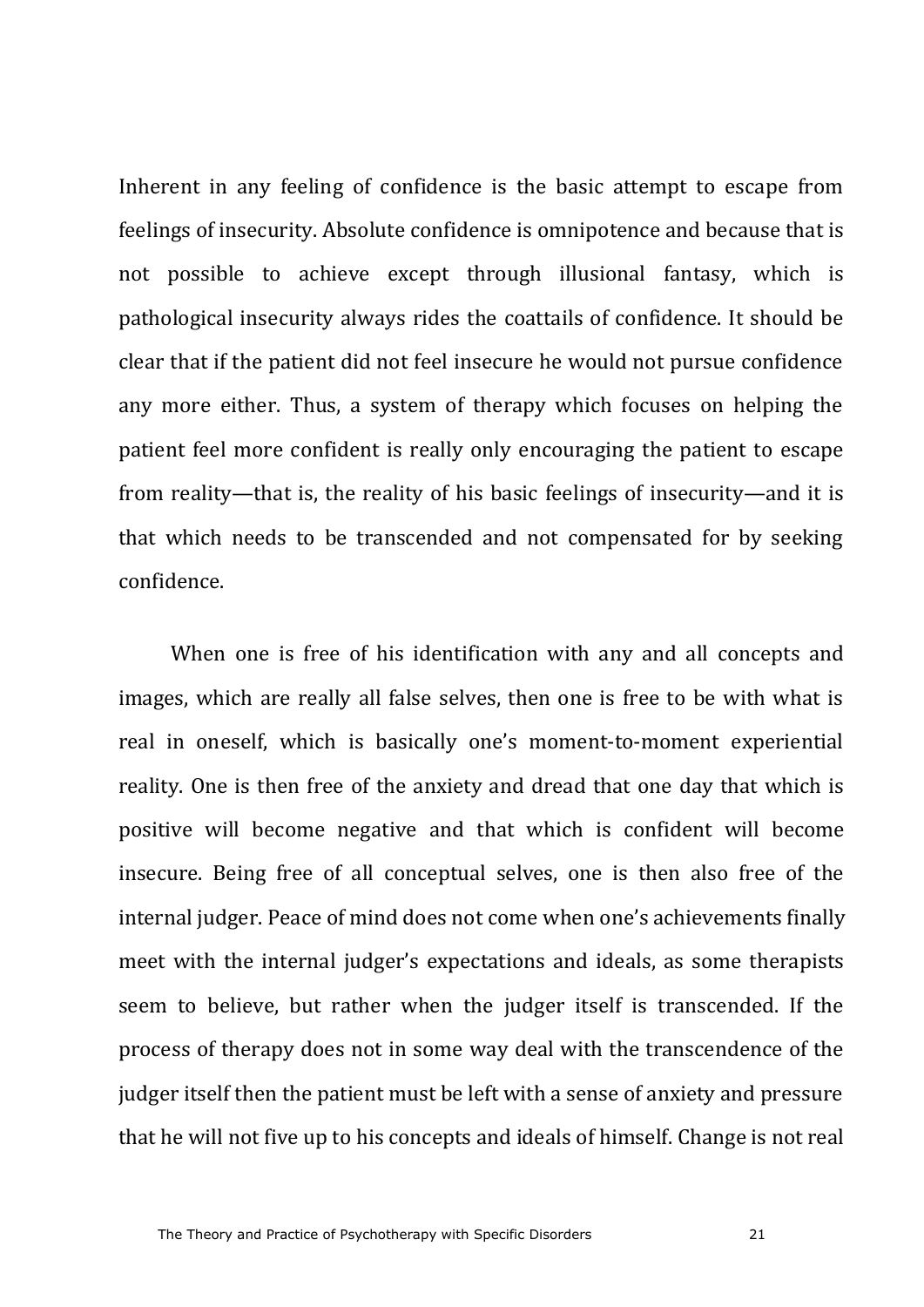growth or transformation but only modification, when the judger remains.

An effective therapeutic process must also enhance rather than diminish the patient's capacity to live more creatively and spontaneously, for most therapists will agree that creativity and spontaneity must be intrinsic to a person who is psychologically healthy. The transcendence of identifications with false images and concepts of self permits for more creativity and spontaneity in the patient. No real sense of spontaneity can exist if the self is fragmented into different images all competing to represent the response to a particular stimulus or challenge.

To live creatively is to live life as constant renewal, but concepts of self demand continuity and self-perpetuation which prevents any real sense of renewal. For the new to really be experienced as the new one must die to the old and the continuous. Self-concepts and images predetermine that one's response must be consistent with, in order to be confirming of, that particular concept of self and so unless the identification with all images and concepts is transcended one cannot live creatively and spontaneously. Thus, in essence then, any system of therapy that through its process encourages the patient to react to himself and to life conceptually cannot be a truly effective therapeutic process. Psychotherapy should not be antithetical to life and helping patients five more fully which requires the capacity to enter into full and complete contact with the real. However, concepts are only *symbols* of the real and only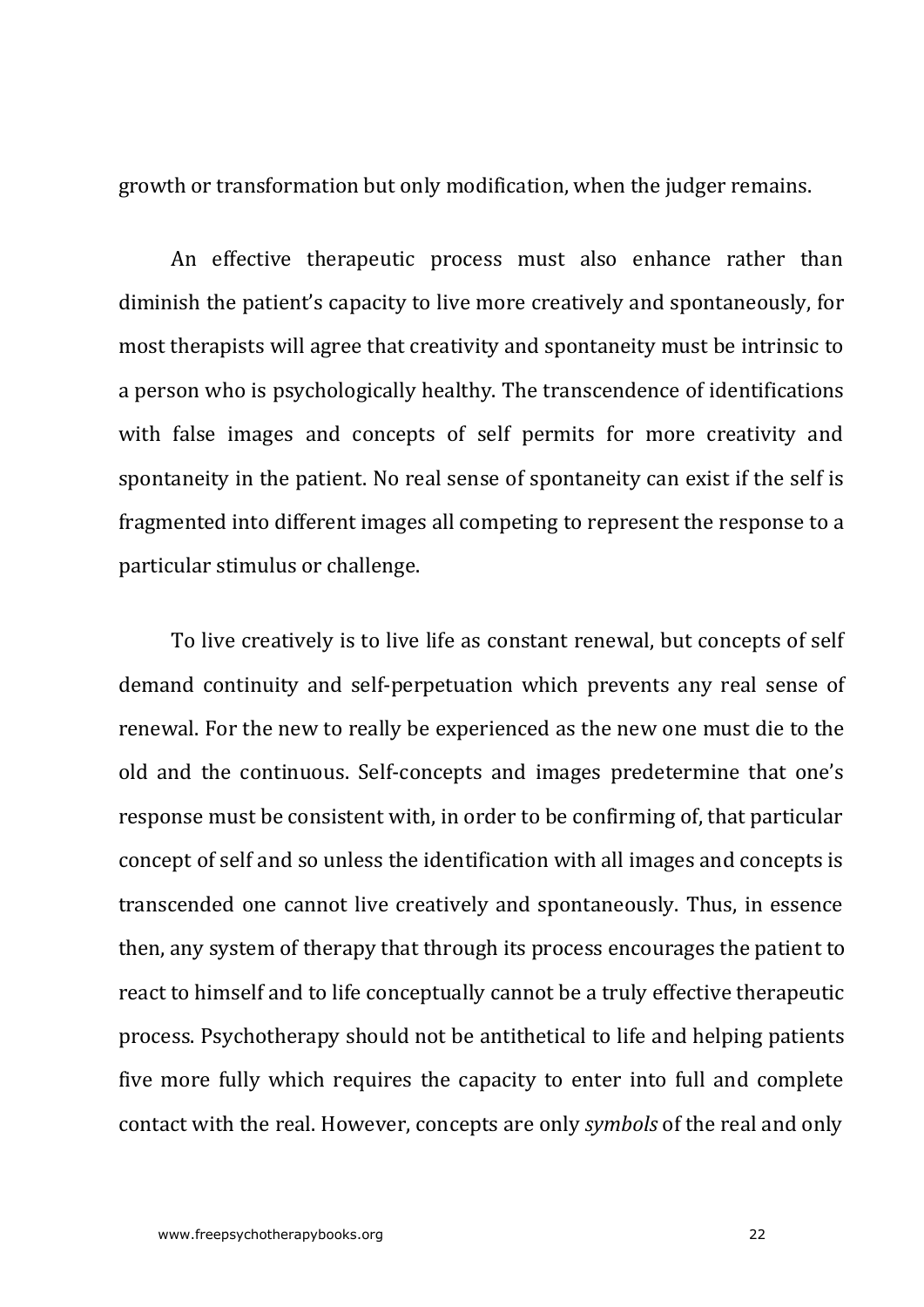operate to filter and prevent direct contact with the real. The word is not the fact or thing itself. The word and the symbol are really a turning away from the fact. Therefore, any system of therapy which is overly abstract, intellectual or philosophical in its process and approach to the patient and encourages the patient to approach himself and life conceptually is antithetical to life and therefore also antithetical to psychological health.

Many therapy approaches, through the use of controlling and manipulative techniques, also serve as another means of destroying the full development of creativity and spontaneity in their patients. Authority by the therapist in any form leads to impersonation and imitative behavior on the part of the patient and copying in any form in antithetical to creativity. Creativity and spontaneity reflect an inner state of freedom and any system of therapy which overly patterns and controls the patient's mind destroys the free flow of consciousness and thereby destroys the opportunity for creative and spontaneous expression. Therefore, it should be clear to the reader that no so-called therapeutic system or technique can ever really be effective in helping the patient become more creative and spontaneous because a system or a technique is a form of programming which is really the antithesis of creativity and spontaneity. A system or a technique necessitates a procedural commitment or attitudinal set on the part of the therapist which programs the interaction between himself and his patient and therefore destroys any opportunity for a sense of creativity and spontaneity to develop in the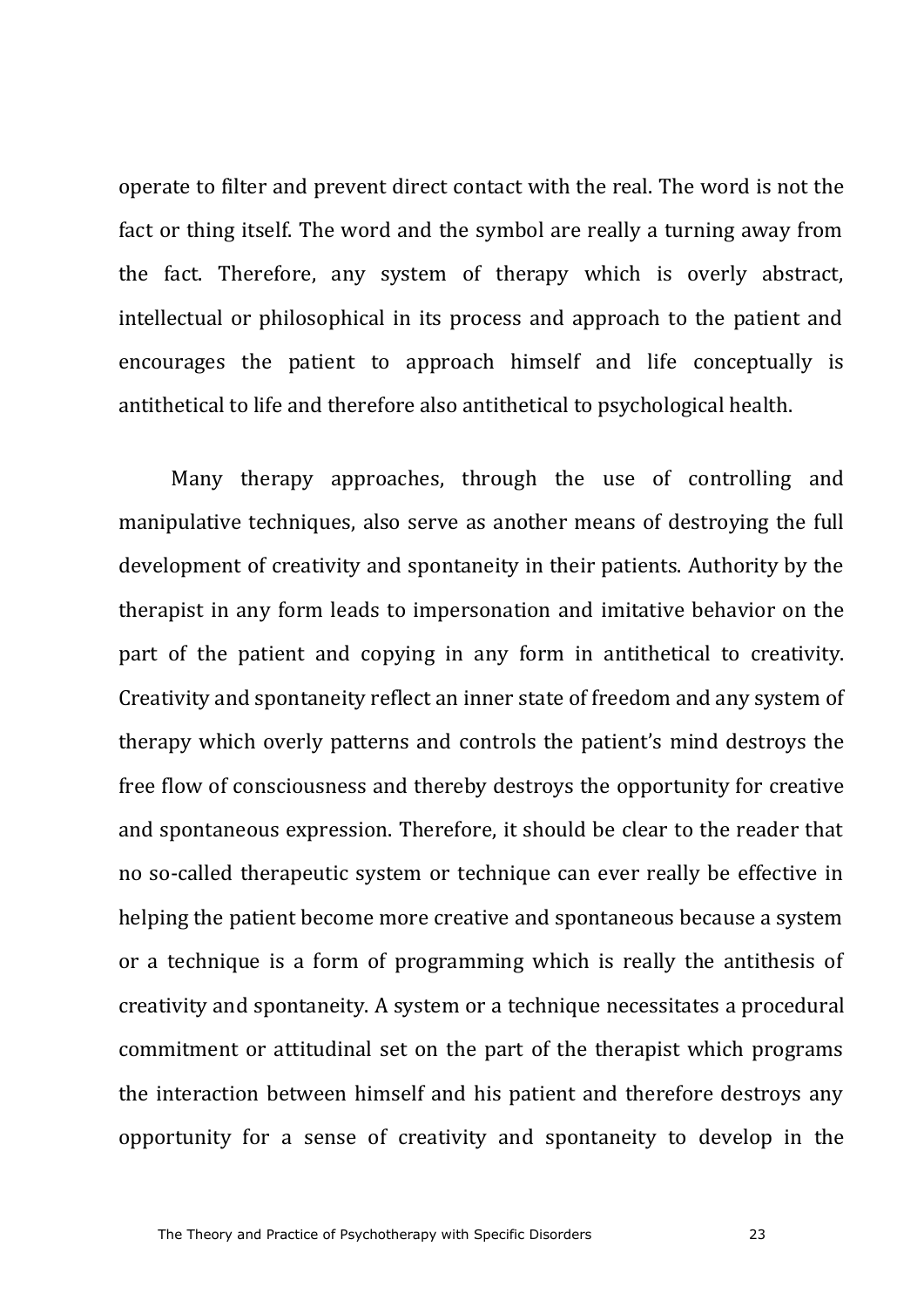encounter. A programmed interaction as the means or process of therapy can never lead to a creatively functioning patient as its end result.

All techniques are basically gimmicks which are used by the therapists who lack the necessary sensitivity to hear where their patient's experiential reality really is at. Feeling lost and confused in their interaction with their patients they resort to the use of some kind of technique which they feel will provide the interaction with the necessary structure and direction to make it appear as though real movement and progress were occurring. The technique provides the procedural recipe or formula which predetermines the therapist's reactions and responses to his patient which obviates the necessity for contacting and hearing the patient and therefore also makes it unnecessary for the patient to contact and integrate his own rejected and painful experiential realities and therefore can never be therapeutic.

The reader should also recognize that a truly effective therapeutic process must maximize rather than minimize the patient's opportunity to advance in terms of emotional, social and sexual maturity. Any system of therapy whose means involves treating the patient like a child cannot hope to end up with a patient who is mature. The ends in therapy cannot be separate from the means. If the therapist sets himself up as an authority and *the* one who possesses the truth then he will make all of the patient's major decisions, offer a plenitude of advice and suggestions, give the patient "homework" and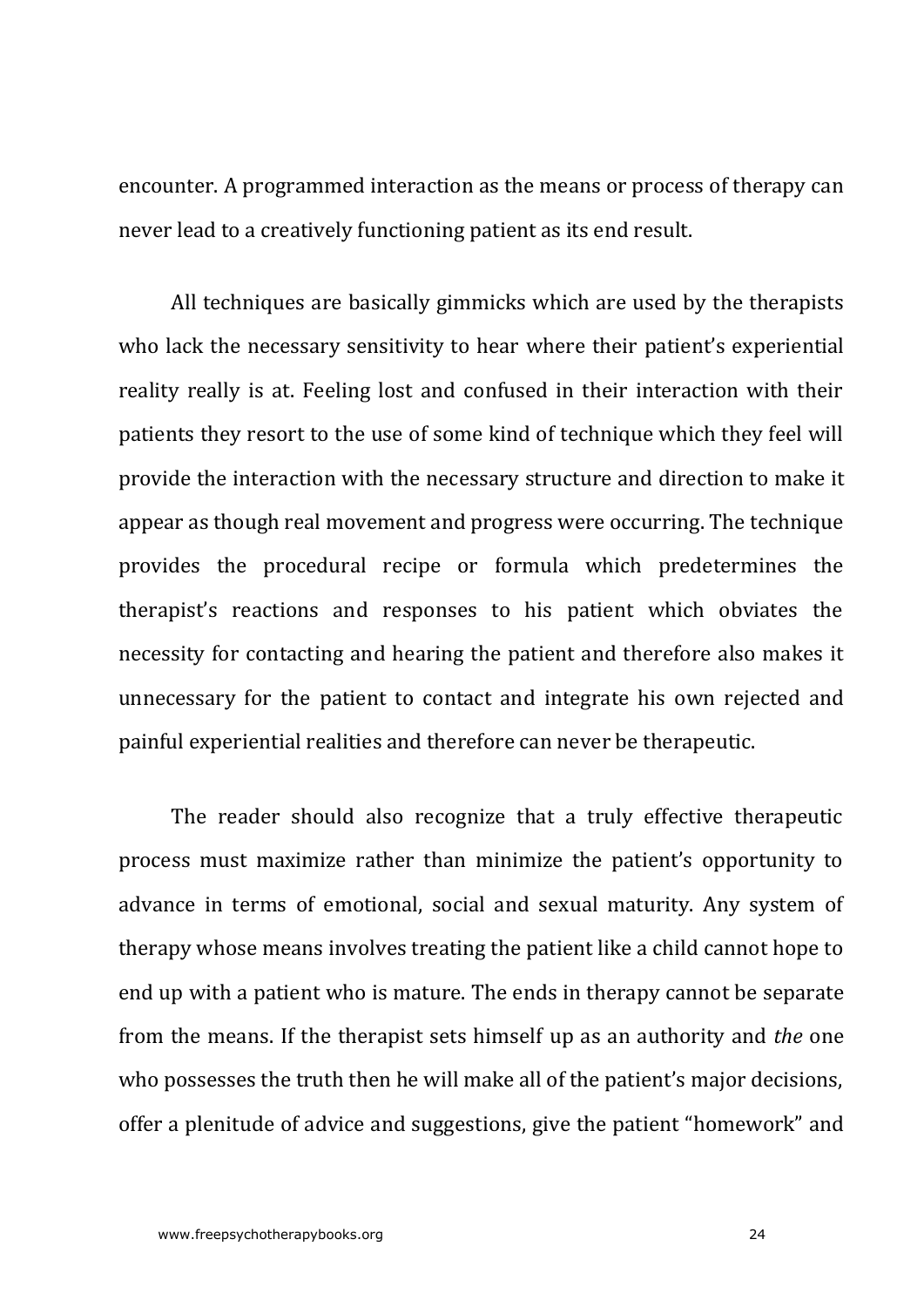in general treat him like a child, but he cannot expect the patient to end up being mature. For the patient to end up being mature the process itself must provide for that opportunity through the patient taking more autonomous responsibility for his own functioning and self-understanding. It must encourage self-discovery and minimize instruction, explanation and dependency in all forms.

It should be clear to the reader that imitating and impersonating an adult is not the same as being one. The child who acts like an adult and the child who acts like a child are still essentially the same, because the child is still a child. Acting like an adult does not make one an adult, no matter how good the impersonating performance may be. Effective therapy is not a process that molds an "as if" but one that encourages the patient to grow and "be." It is essential that the patient be an adult and not just act as if he were an adult. "As if" never becomes "is" through tire process of continuous repetition of playing the role, as some approaches seem to believe, any more than a violent person can terminate his violence by practicing acting as if he were not violent. He is still a violent person, acting nonviolently and eventually that which is real in him will express itself. The use of authority to cultivate imitation and impersonation at best can only produce a modification in behavior, but in the long run must be antithetical to real transformation and growth.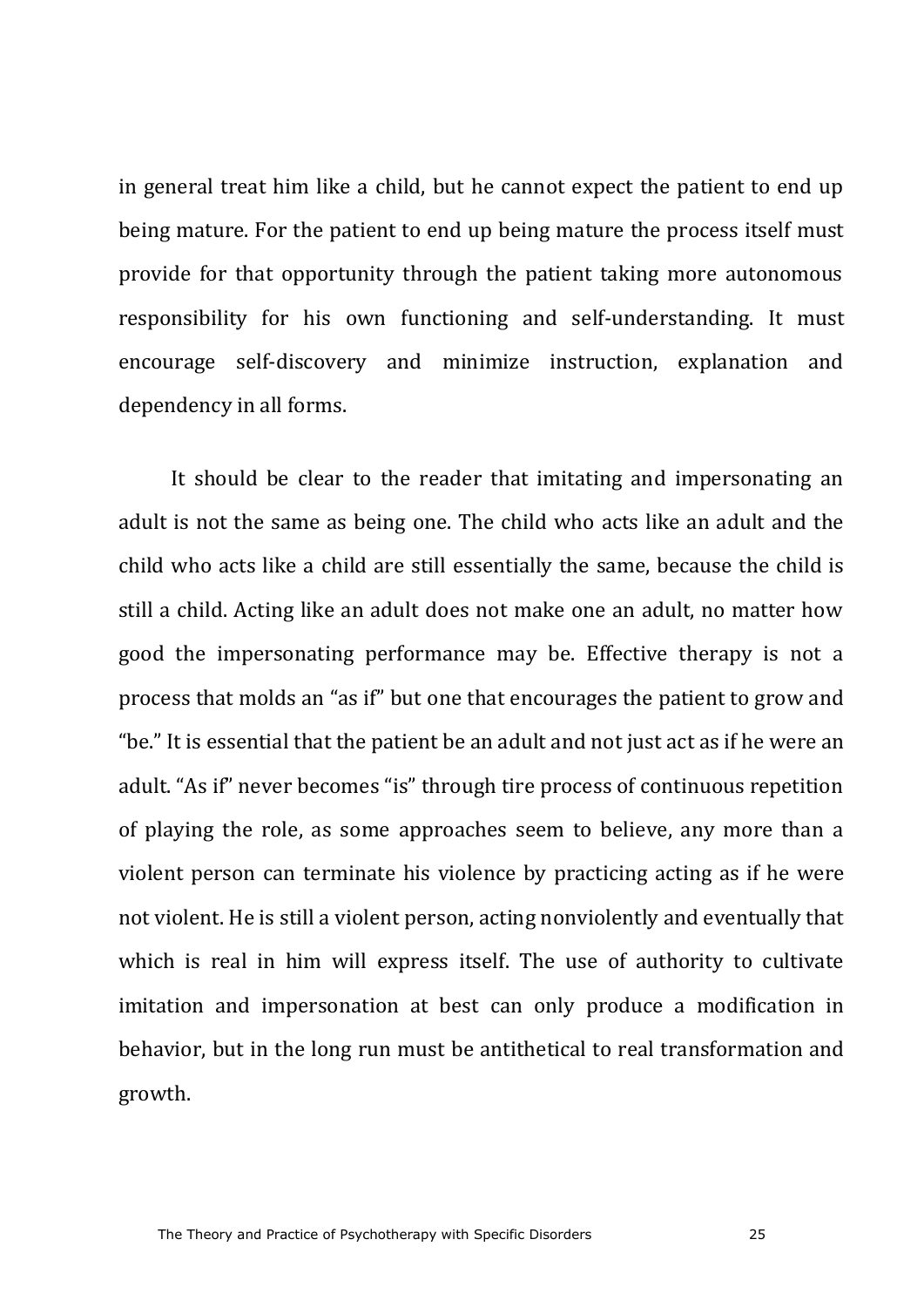Thus it should be clear that there can be no real advance toward maturity without there first being some element of regression, and no process of psychotherapy can really be effective unless this occurs. Growth involves a process of regression not only in terms of going back into the unconscious depths of oneself but also in terms of going backward and contacting the early immature feelings and aspects of one's personality which have been repressed. It is only through the communing with and integrating of these immature aspects of the personality that they are freed to develop and mature with the rest of the personality.

The patient is, in some developmental ways, still like a child because he has rejected some aspect of the weak, helpless and vulnerable feeling child in himself and has devised for himself some compensatory and imaginal means of pretending to himself that he is invulnerable and secure. In his childhood the patient needed, but was never given the opportunity, to thoroughly be his natural weak, helpless and vulnerable feelings and still recognize that he would be loved, protected and made to feel secure by his parents even though he could not provide his own security. But not having had this occur he never let himself totally be that weak, helpless and vulnerable feeling child but rather rejected and repressed this aspect of himself into the cellar of his psyche and by so doing preserved its existence, unaltered, and so he remains fixated. As long as these immature feelings exist and are not resolved they pop out and manifest themselves whenever they are triggered by related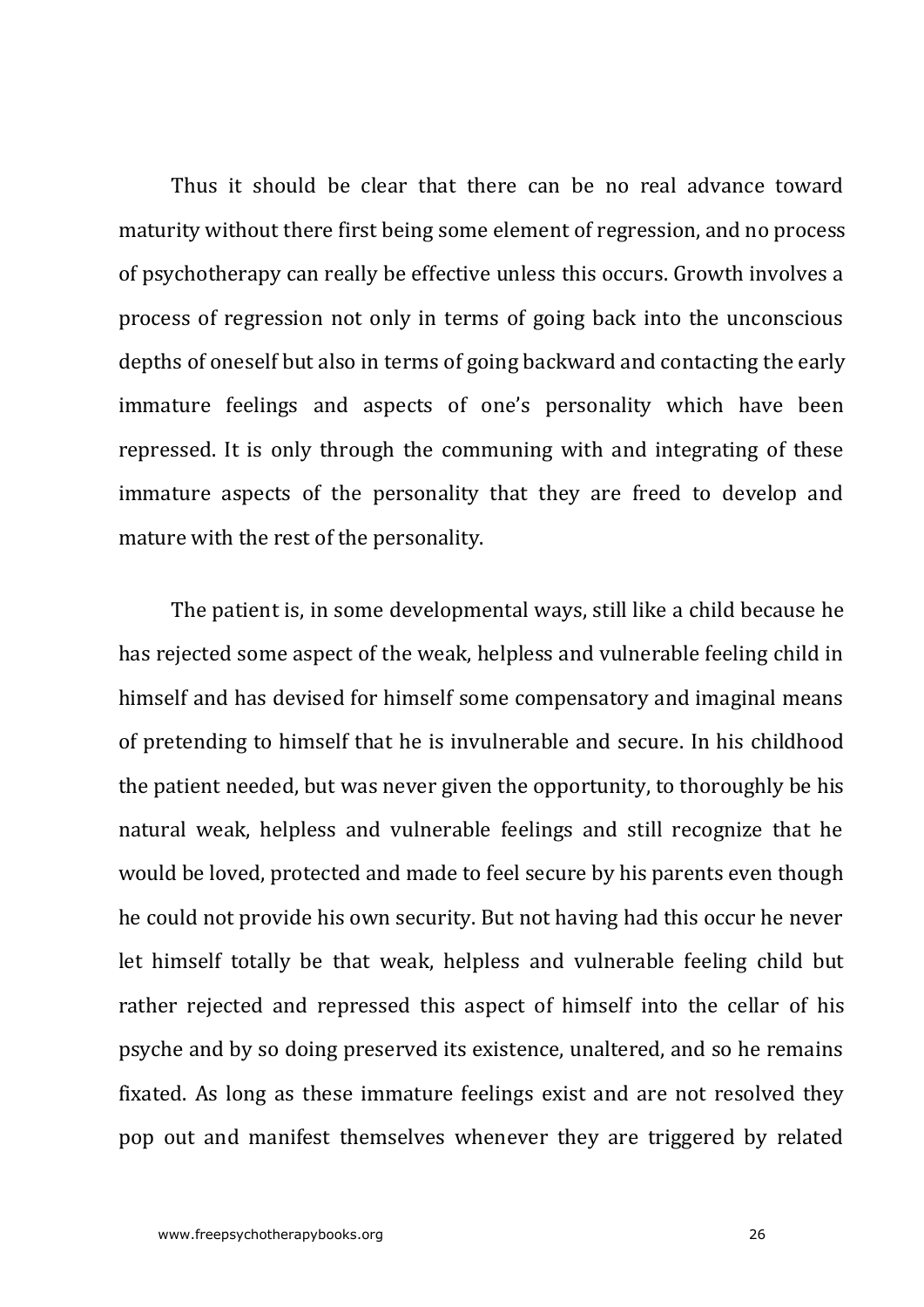events and so he continues to remain immature no matter what kind of adult style of behavior he superimposes on the surface of these feelings.

Thus, greater maturity does not take place unless the patient first permits himself to have contact and communion with these more regressive aspects of his personality and by so doing integrate them into the rest of his developing personality thereby transcending or outgrowing them. Therefore the patient must come to recognize that he must first be weak before he can be strong. He cannot circumvent his real feelings of weakness and hope through some kind of defensive or imaginal alteration to compensate for the conscious awareness of these feelings but rather must first totally be immersed in these feelings and let himself be his weak, childish self before real maturity can occur; and then no longer feeling weak, helpless and vulnerable he will no longer need the defenses and compensatory pursuit of needing to feel strong either. However if the process of therapy encourages some form of circumvention or compensation and prevents the patient from being and integrating with that child in himself, then he continues to preserve that in himself and no real advance in maturity can really take place.

Another basic conclusion is that an effective therapeutic process should go beyond just the elimination of the negative but also ought to accentuate the positive. In other words effective psychotherapy must involve more than just symptom removal but must also involve a heightening of the patient's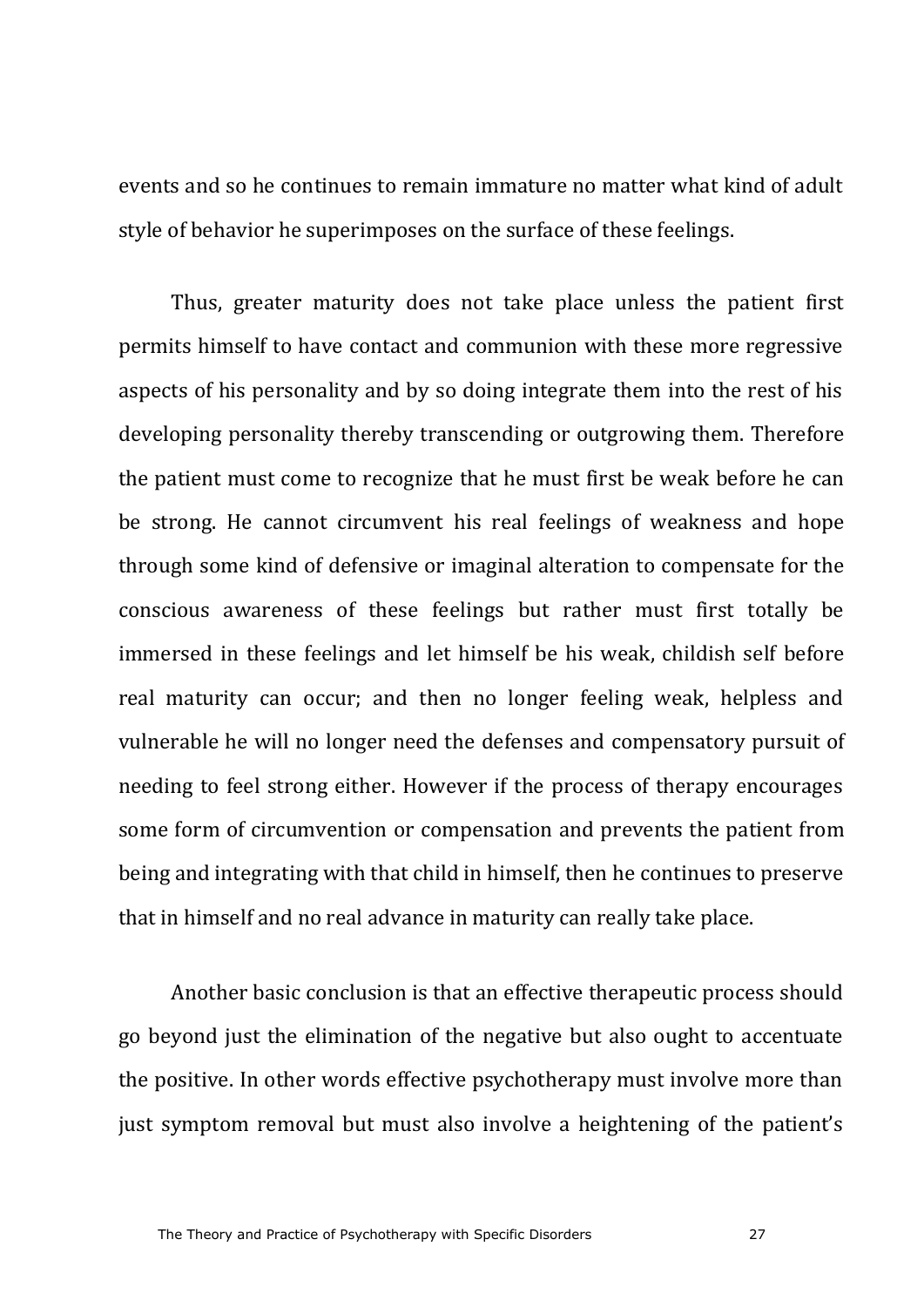capacity for experiencing his most positive feelings of joy and love. Many systems of therapy are under the mistaken notion that the positive is the immediate result of the elimination of the negative but this is not true. The arousal of joy and love is not just the immediate consequence of the elimination of one's pathological symptoms. The rapid growth of what is referred to as growth centers and centers for sensitivity training attests to the fact that many persons who are not considered pathological still are interested in growing and enhancing their capacities for experiencing intimacy, joy and love.

The greatest obstacle to the enhancement of the more positive experiential states is the ego and one's identification of self with the ego. The ego has only apparent existence and is nothing real but borrows its apparent reality from the self-defined labels with which it identifies. The ego is essentially an illusion and one's devotion to the basic ego drives for selfaggrandizement, self-protection and self-affirmation only represents an intensification of that illusion which makes the arousal of negative experiential states a much greater likelihood. Threats to the ego and its labeled attributes and frustration of its basic drives are responsible for the producing of symptoms such as anxiety, tension, hostility, depression, loneliness and the like. For example, most basically, anger occurs as a reaction to the frustration of the will and represents an assertion of the self through an exaggerated response of the will, with which it is identified, in an attempt to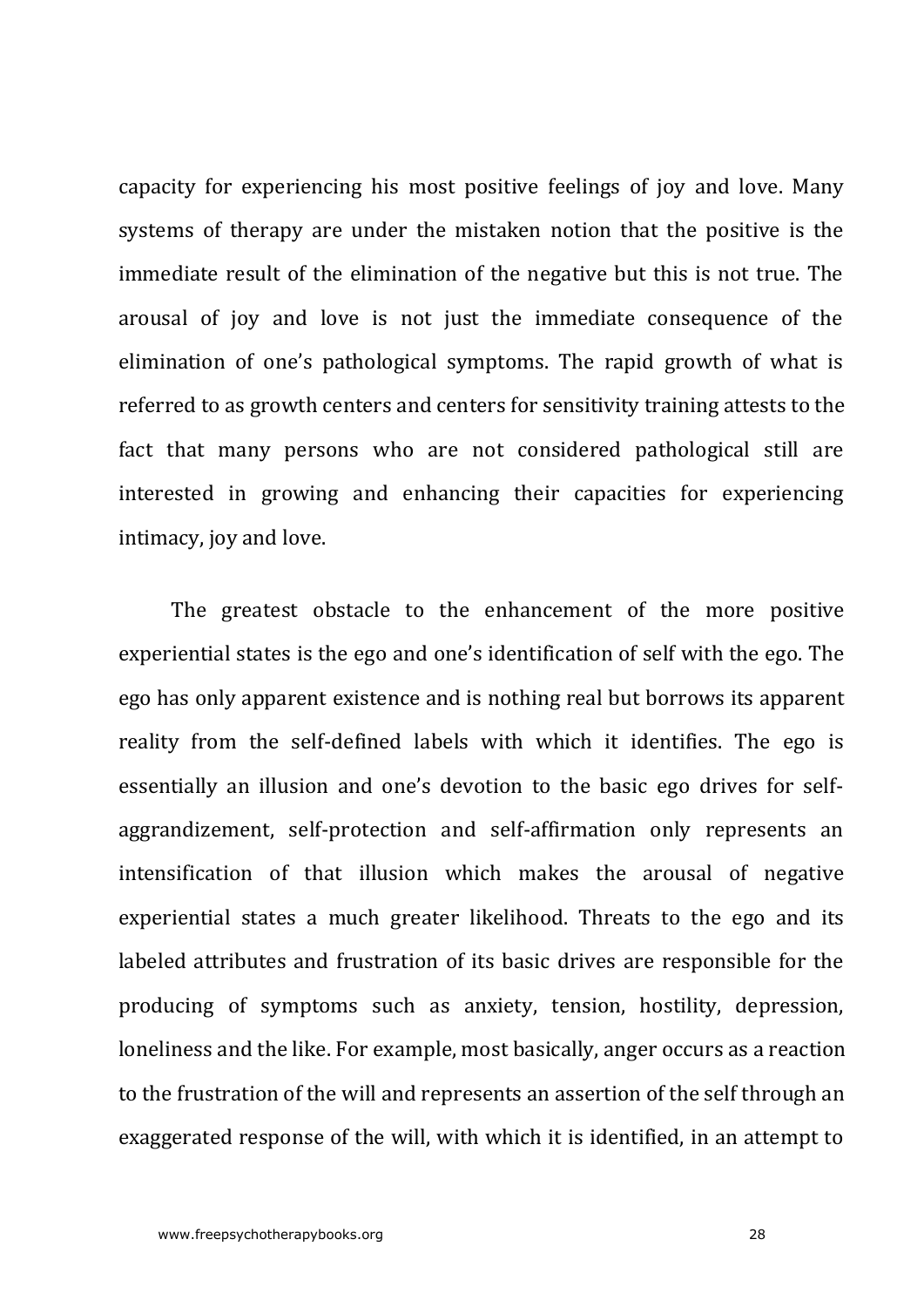deny the feeling of impotence or nonexistence of the will through its capacity to produce an influencing effect on the other. Anxiety represents the perception of the threat of possible disaffirmation of the self. Depression represents the reaction to the recognition that the self has already been disaffirmed and now feels diminished in esteem and moving in the direction of total worthlessness and nullity. Loneliness represents the feeling of loss of the principal object that was used for self-affirmation and the yearning for the return of such an object. Therefore, when reduced to its basics, it can be seen that the various negative psychological experiential states are really heightened forms of egoism. In these negative states, psychological threat to the self-defined ego has produced an intensification of self-awareness through interpreted feelings of vulnerability and the particular symptom that results represents some form of attempt to escape from the direct awareness of the feelings of vulnerability and the threat of extinction to the ego.

Transcendence of one's identification with the ego is therefore the elimination of all negative psychological states and the awakening to oneself as a new reality which, for want of a descriptive label, may be called love. Love is the antithesis of egoism. Love is the state of selflessness and desirelessness. In the state of love there is the total surrender of the sense of self-awareness which is absorbed totally in the awareness of the object of our love. Love comes into being within us as an experiential reality not when we are being loved or valued by another but rather when our own consciousness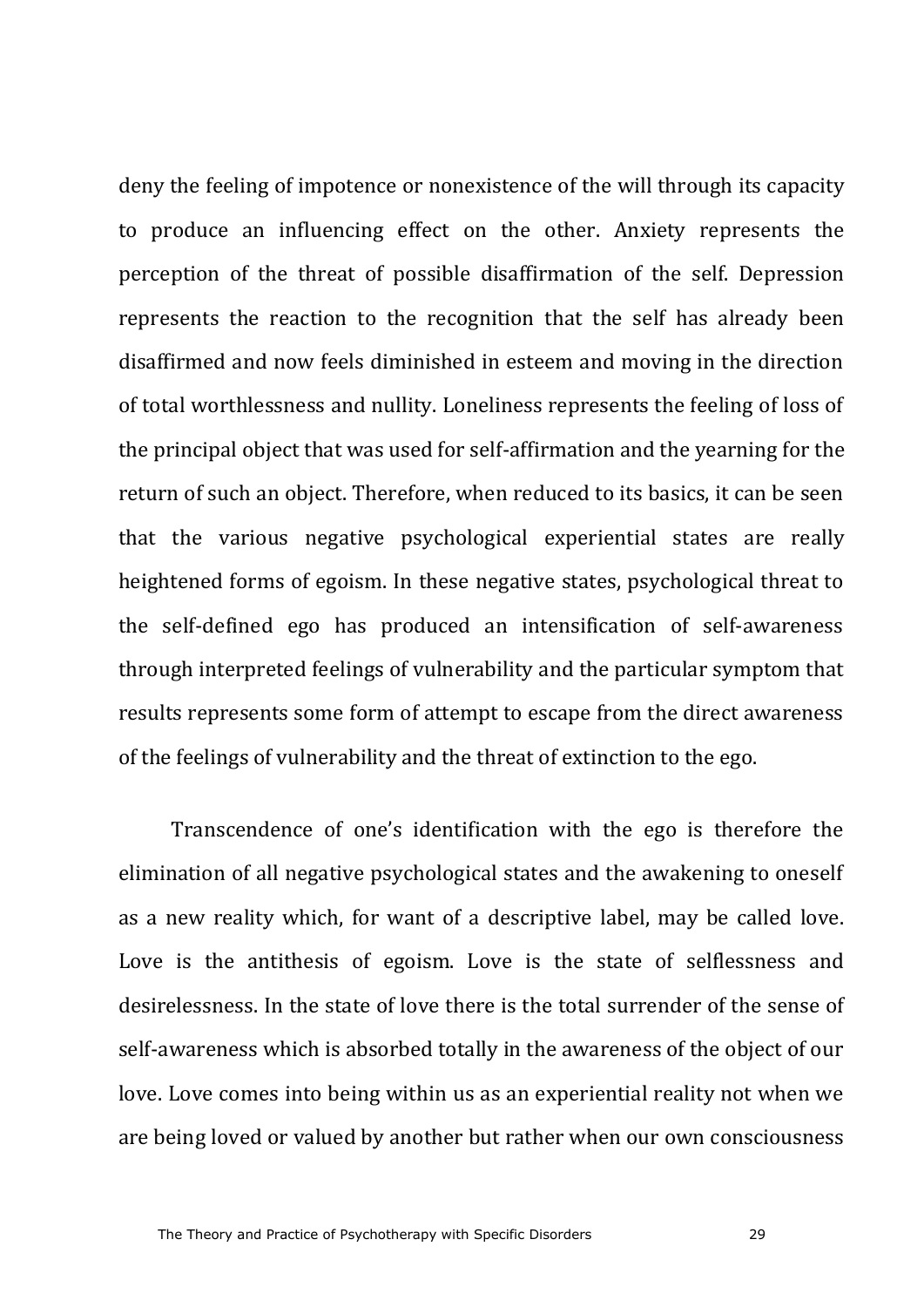is making contact and is in a state of communion with the experiential reality of the other person outside the boundaries of our own ego. When conscious awareness has transcended the boundaries of one's own ego and has lost itself totally in the state of communion with another person, then love becomes our natural state of being. Love cannot be volitionally self-induced for all such efforts are acts by the ego operating as the agent of those acts, but rather love is something that one *is* when one is not ego.

It is egoism that makes man live in the state of duality which separates and alienates him from his fellow man and makes him devoted to the goals of self-enhancement, self-protection and self-affirmation. These goals are inevitably frustrated, because they strive for absoluteness, and therefore one feels psychologically threatened with extinction which then results in the various negative experiential states such as fear, tension, hostility, depression and loneliness. The fear of the extinction of the psychological self underlies all of the various negative experiential states and all of man's basic psychological problems. The only respite from these negative experiential states are the periodic moments of elation which come when the ego feels itself to have been enhanced or affirmed in some way. But these relatively infrequent moments of elation are short-lived because the ego will soon again feel threatened because it is compulsed to continuously put its self-defined identity on the line in the attempt to attain a feeling of absolute affirmation.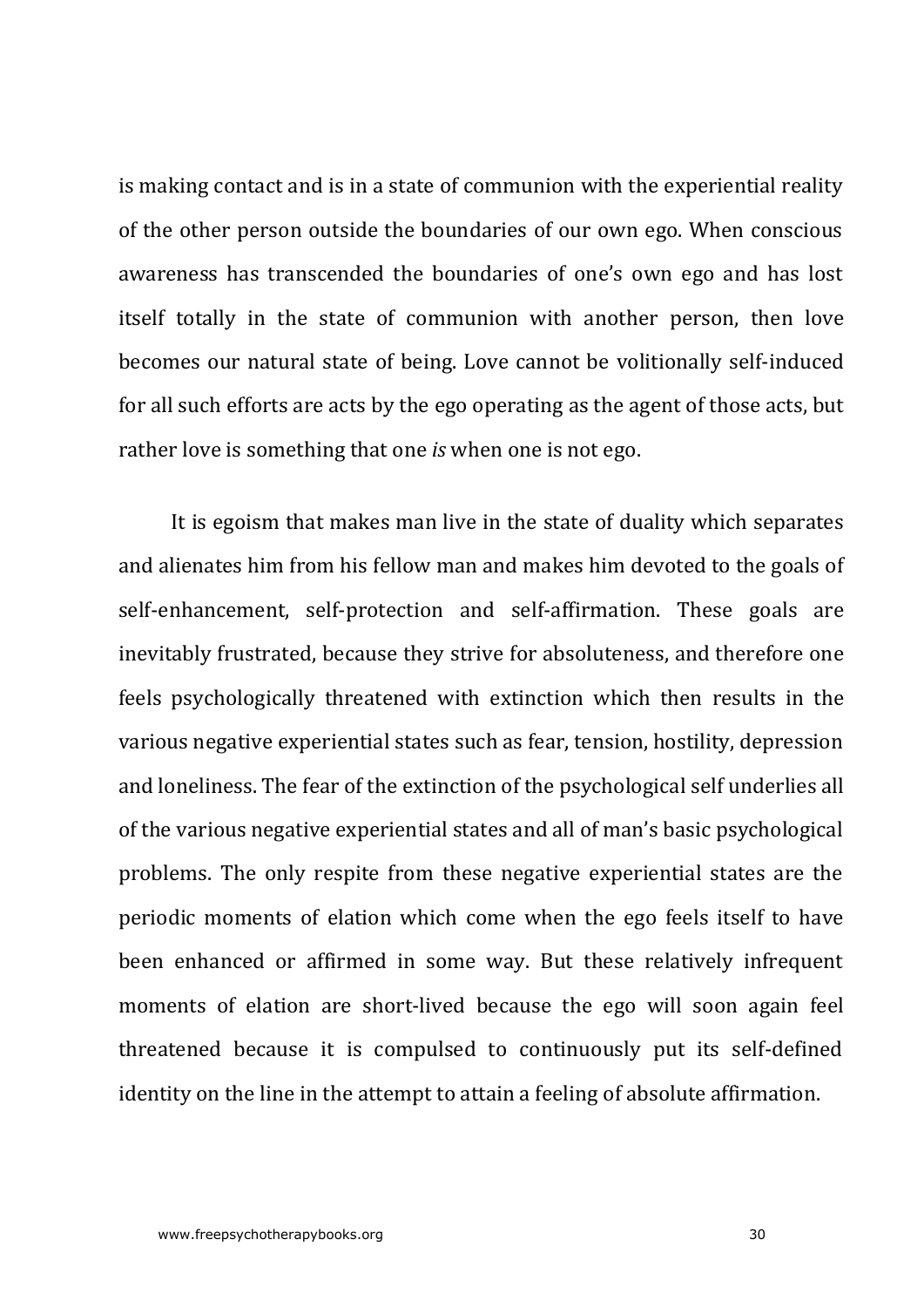Most therapists have correctly come to recognize that the arousal of threat and symptoms are the result of the ego's need for affirmation and preservation and so they have therefore assumed that affirming, protecting and enhancing the patient's ego must be the essence of the therapeutic process. But that assumption is not valid because they have not correctly understood that ego affirmation only temporarily relieves threat to the ego and therefore symptoms of one type or another generally reoccur. Symptoms must continue to arise because the patient is still basically irrational. The patient's prime irrationality is that he is trying to make absolute that which can only be relative. He is trying to prove the absolute existence of a thing which has only apparent or conceptual existence. The ego can never really ever be permanently affirmed because it cannot be absolute and therefore by encouraging the affirmation and preservation of the ego, the therapist has only served to ultimately preserve the continuance of all the patient's negative experiential states rather than their transcendence. That transcendence can occur only with the transcendence of one's identification with the ego. Love is that transcendence.

From love flows all the positive experiential states. Life without love is joyless and it is also without beauty and the inspirational feelings which flow from it, for love is the mother of all of these offspring. Love also brings with it a deep sense of peace, for love is the full release from the tension that comes from maintaining self-defense and the striving toward some ideal of self-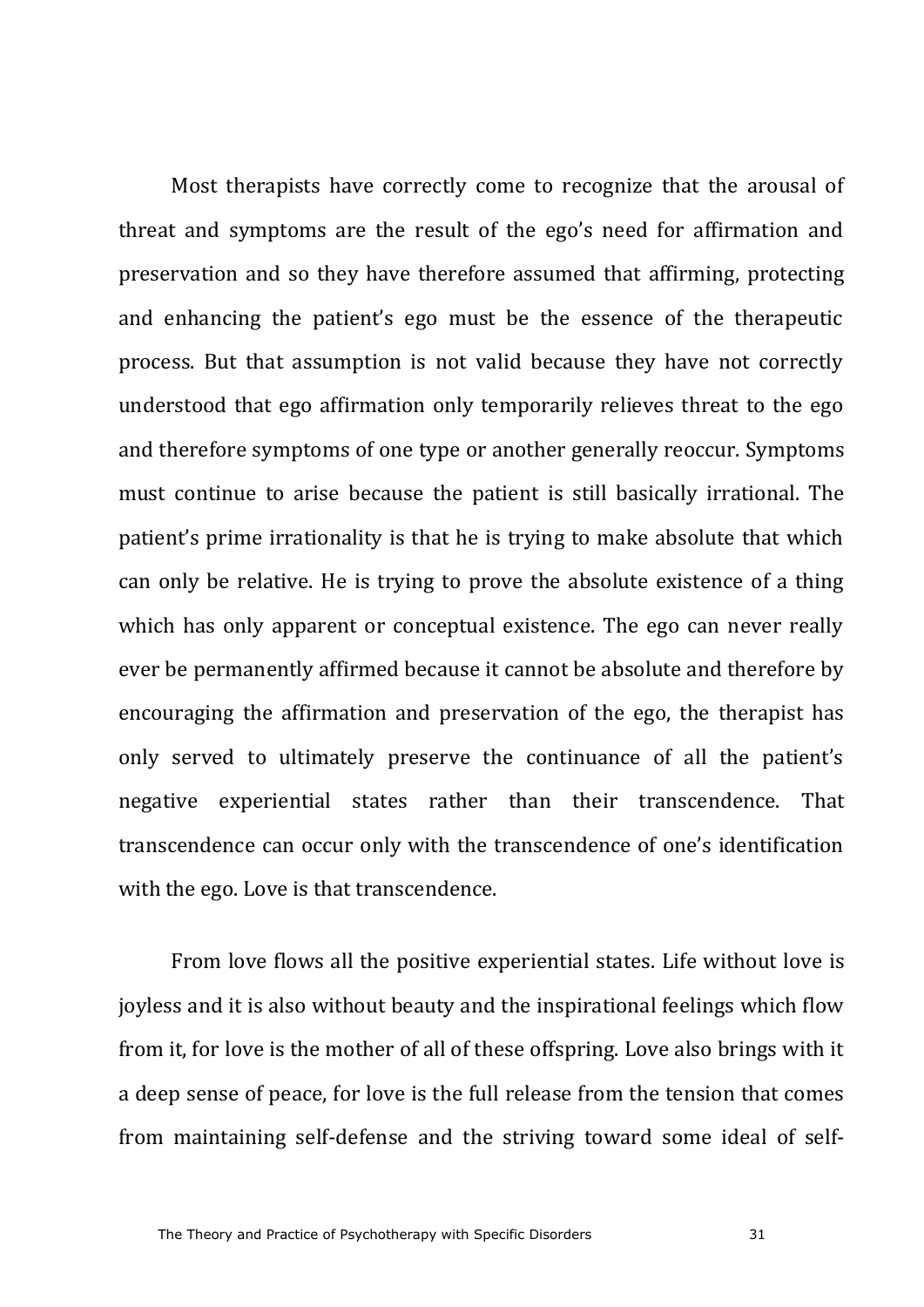aggrandizement. Psychological pain and tension is caused basically by frustrated desire and threats to the ego. Desire is egoism, for the ego feeling is absent when desire is absent. Love is egolessness and desirelessness and therefore love is peace, for love is freedom from psychological pain and tension. Egoism, on the other hand, has fear, loneliness, depression, tension and hostility as its constant companions. One feels chronically bitter and hostile because all desires and attempts to find a profound sense of joy, beauty and release from tension are constantly frustrated. Love is not open to the egoist as the means of attaining these positive feelings because to love another person makes him feel too threatened. To the egoist love connotes a sense of openness, penetrability and vulnerability of the self to being hurt or possibly destroyed. Love also connotes a surrendering of the self; a self to which he has devoted his psychological life to protect, affirm and enhance. Love is union, which involves the loss of the sense of self-awareness and loss of the feeling of separateness upon which the ego is dependent in order to maintain its individuality and integrity feeling. Without these feelings the ego fears that it will be dissolved. Therefore, love must be rejected and his life is consequently devoid of a real sense of joy, beauty and peace, and as a result, negative experiential states predominate. Thus, one must either love or be in psychological hell.

In essence, then, man is a twofold being. At one time or another in his relationships, he is either ego or love. When he is ego, he lives in the state of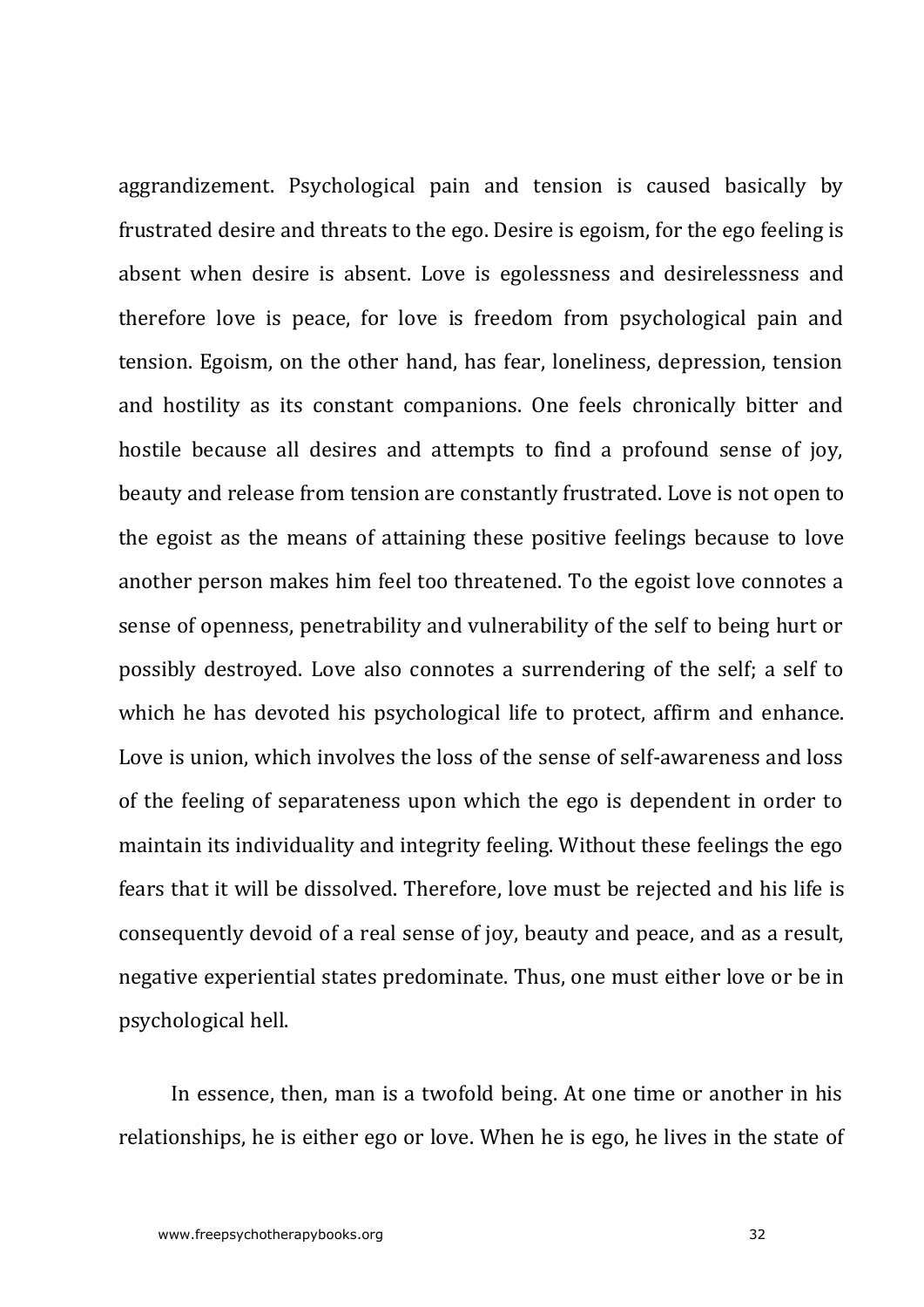becoming in which he is ambitious and is continuously and totally devoted to the goals of self-aggrandizement, self-protection and self-affirmation. In fact, *all* psychological drives are forms of egoism and are essentially reduceable to one of the basic ego drives or goals of self-aggrandizement, self-protection or self-affirmation. Because of the illusory nature of these goals and their demand for absolute fulfillment he constantly feels threatened and frustrated and the negative experiential states of loneliness, anxiety, tension, hostility, depression and inner feelings of coldness, worthlessness and ugliness are his constant experiential realities. When he is love, then he lives in the state of being in which he is content just to be an unlabeled, indivisible whole and in that state his experiential realities are marked with warmth, joy, sensitivity, beauty, inspiration, creativity and peace, and he is free from all psychopathological states.

The greater the degree of egoism, in terms of one's preoccupation with and devotion to the goals of self-affirmation, self-aggrandizement and selfprotection, the greater is the severity of one's pathology. Pathological symptoms basically represent the danger signal that one is becoming too far removed from what is most essentially real in oneself. Because of the prevalence of this condition, the state of egoism and the drive to absolutely affirm the ego may be referred to as the "universal neurosis" and by the same token, the state of love may be referred to as the "universal psychotherapy" or the state of psychological health, when the labels of pathology and health are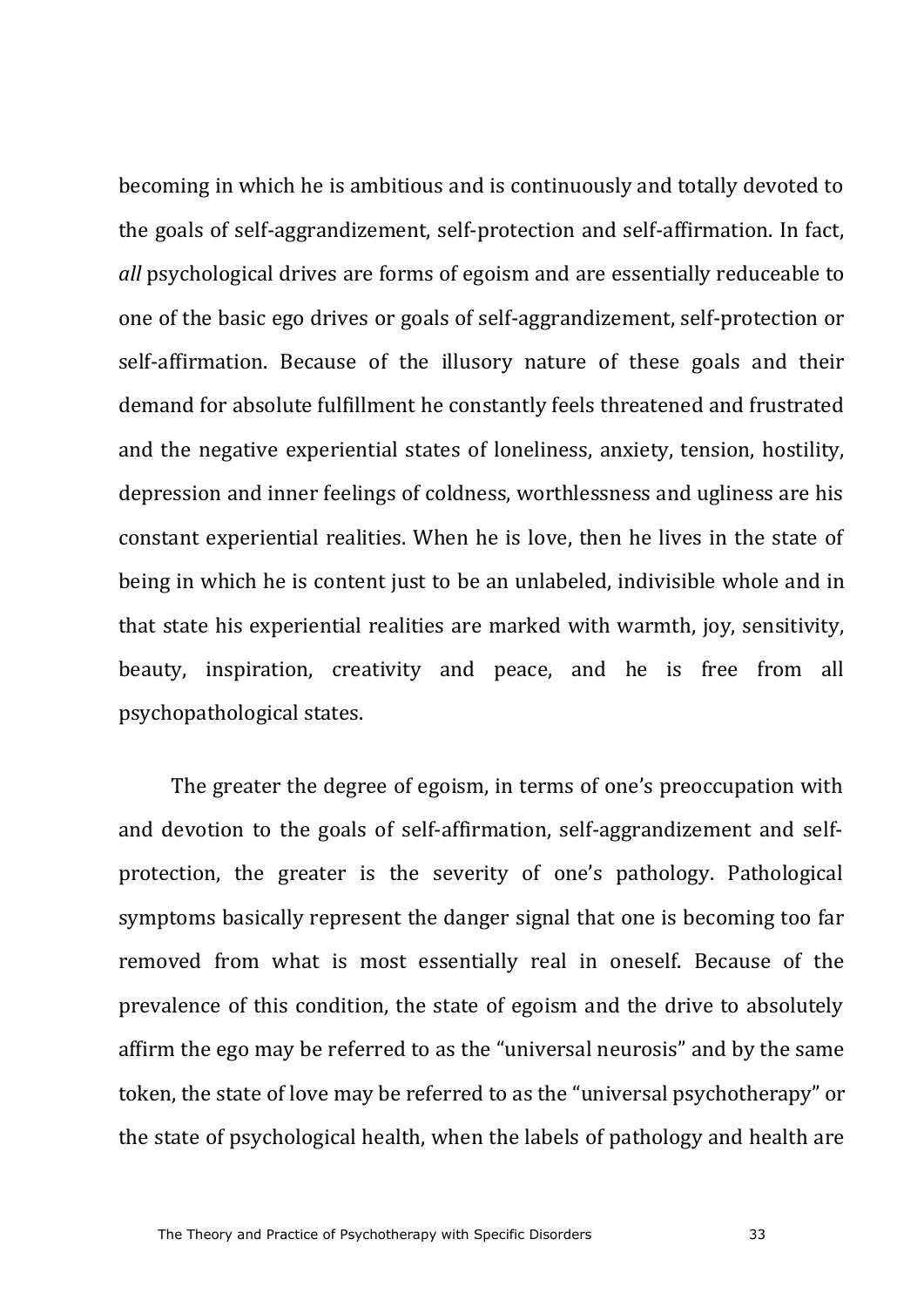reduced to their most hasic elements.

Therefore, in essence, psychopathology, as a manifestation of the relatively exclusive living in the egoistic state, is a reflection of that person's inability to love. To eliminate the problem of the predominance of negative experiential states the patient's capacity to love is what essentially has to be enhanced. Or put in Buber's terms, one has to move from the exclusive living in I-It relationships to living in the I-Thou relationship. Essentially, the I-It relationship involves defining oneself as some labeled attribute or part and bringing only that part to a dualistic relationship in which the other is also related to as a labeled part and as an object to be experienced, manipulated and influenced as the means of affirming, protecting or enhancing the ego. In contrast, in an I-Thou relationship, one comes to the other as an unlabeled. indivisible whole and also relates to the other as being an unlabeled whole resulting in a relationship of unity and communion. Only the labeled, the part, can be experienced and manipulated, the unlabeled whole can only be communed with. It is a relationship free of egoism and selfish motive. If therapy does not help the patient to achieve this, then the patient is still operating in the realm of egoism exclusively and the negative psychological states will continue to persist in one form or another.

To be free of one's identification with the ego the patient's consciousness ultimately has to come to dis-identify from all of the concepts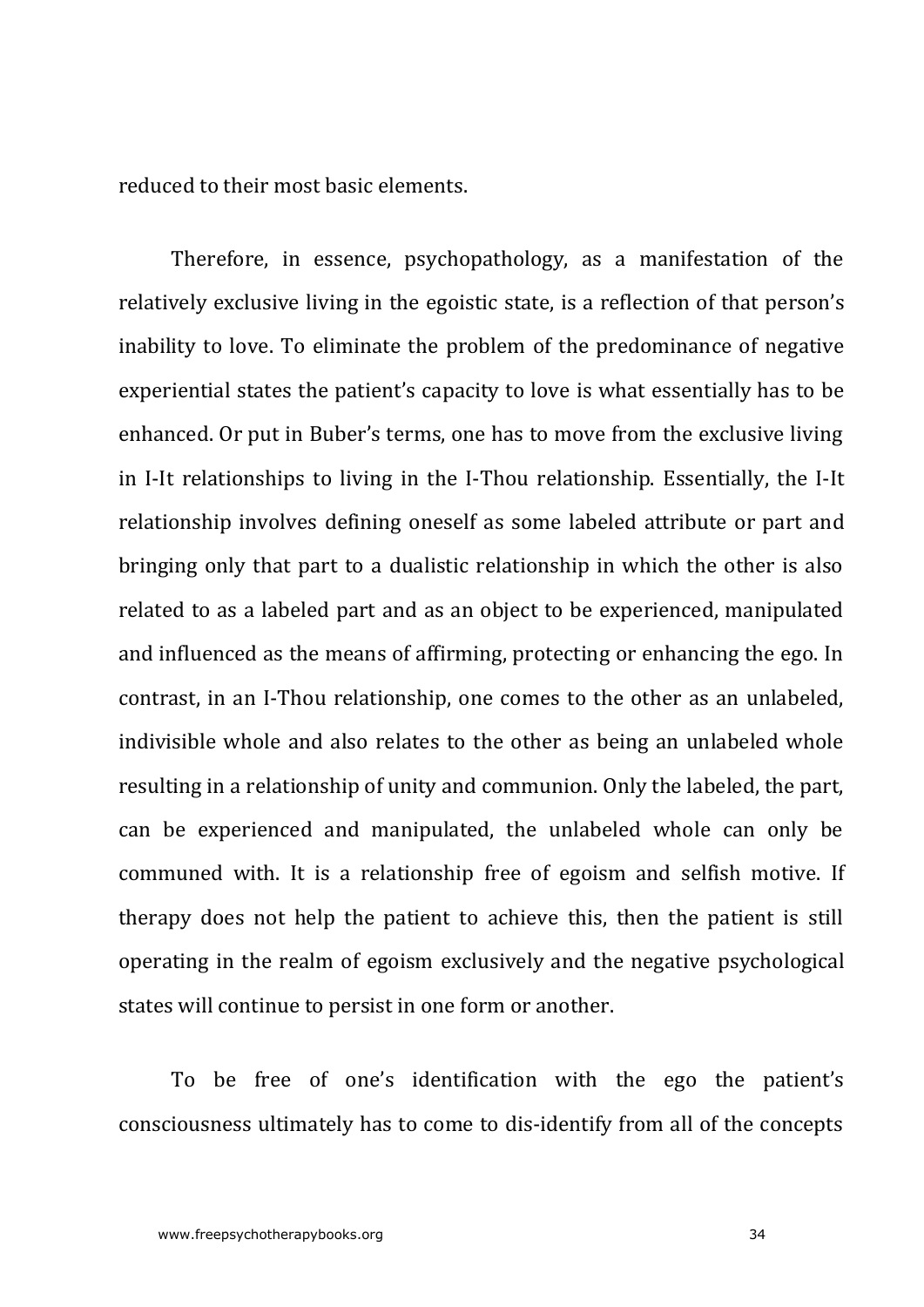and self-defined labels with which it has falsely come to identify itself and also from the various other objectifications with which one typically becomes identified, such as the body, intellect, emotions, senses, will, etcetera (as, for example, when one says, respectively, I am beautiful, I think, I feel, I see, I want, etcetera), of which the ego feels itself to be the hub and integrator, and just permit oneself to be the unlabeled, indivisible whole, the "silent witness," the pure "subject" that one really is, identifying with no-thing objective to that "subjective consciousness." Most patients resist relinquishing their identification with the self-defined ego because of the erroneous belief that being no-thing (that is, no labeled thing) is the same as being nothing, a void, that is to say, psychologically extinct. In truth, we are all essentially no-thing, for to be some-thing one would have to be that thing absolutely which is impossible for no one is omnipotent and therefore we are only relatively some-thing (for example, intelligent, kind, strong, beautiful, etcetera) and because we are only relatively some-thing, we are also its relative opposite and therefore are really neither. Thus, the problem of discovering one's identity, which has become the primary focus of many contemporary therapies, is really a false issue for no one really has a unique personal identity. Any "who" or "what" with which one has identified oneself can only be relative and never absolute and thus one can never be that thing at all.

Therefore one has to come to recognize that when one discards all of one's identifications which are objective to the most subjective subject that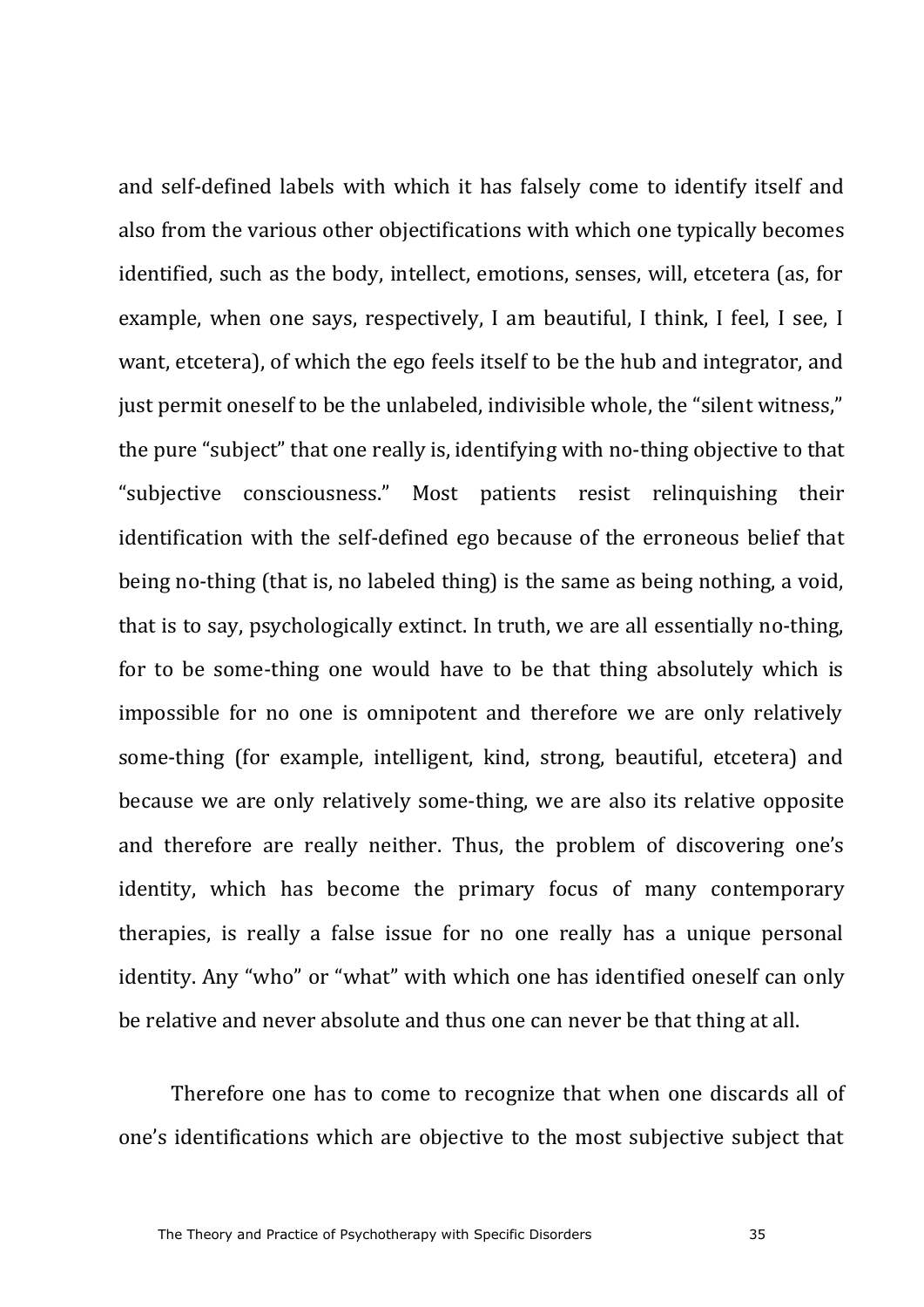one really is, then one is not psychologically extinct but rather one has become one's most essential self. A form or a labeled thing never arises out of nothing but rather arises out of its essence or stuff of which it is composed. Therefore, contrary to the fear of most persons, when form dissolves it does not dissolve into nothingness but dissolves back into the essence from which it arose, as for example, a wave arises out of and dissolves back into its essence, unformalized water. Thus, dissolution of form is not extinction but rather a return to its most basic reality. Therefore, there is no real threat of extinction of one's real self when the formalized self dissolves any more than the wave really dies, for in a real sense, it has never really existed but only had apparent existence through the label with which it has become identified, for it has never been other than its essence, unformalized water, nor will it ever be anything else but that essence. The same is true for the manifestation of the formalized personal ego and its dissolution back into its essence, pure consciousness, which may be referred to as the unformalized self or real self.

Having transcended one's identification with the ego, one has then also transcended all of the ego-related problems and negative experiential states. Strictly speaking then, there can never be a therapy for pathologies such as anxiety or depression or for any of the other negative experiential states for they all have the same root cause. There can only be a psychotherapy for the transcending of egoism. This will be the ultimate psychotherapy.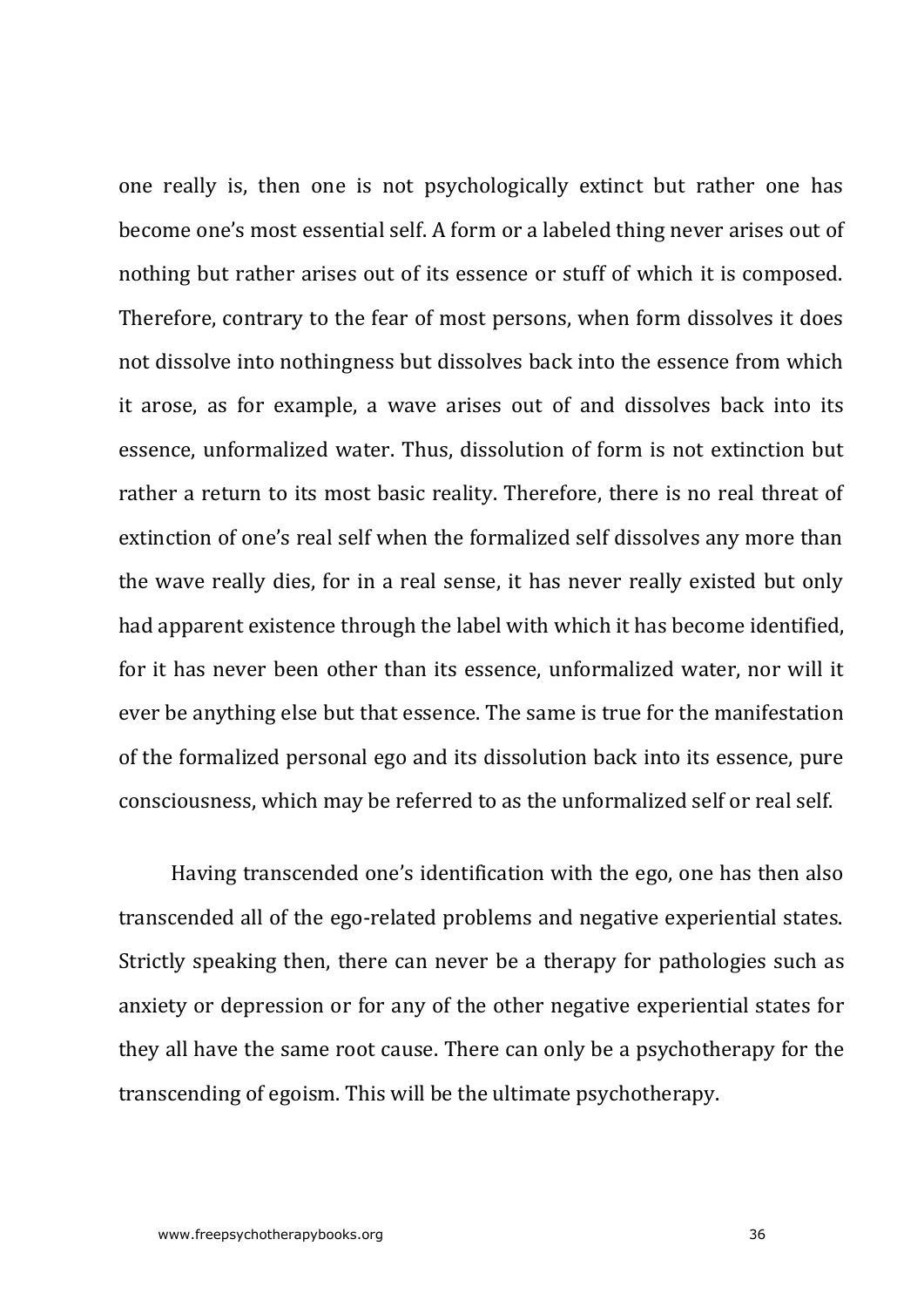It is my conviction that a truly effective process for the removal of egorelated symptoms is really the *same* process involved in enhancing the capacity to love and in continuing growth beyond just symptom removal to the realization of one's most basic and real self. The essence of growth never involves two separate and different processes. It is my impression that those therapists who adopt a separate system for the treatment of pathological symptoms and a different system for the arousal of growth in nonsymptomatic or so-called normal persons are likely to find that both processes are ineffective. It is only through the door of reality and never through the pursuit of some form of idealism that true growth takes place. It is only by being with and understanding what is, rather than denying what is, for the pursuit of the imaginal what-ought-to-be, that yields true transformation. It is my experience that when the patient is in the state of creative understanding, in which his conscious awareness and attention is not pre-committed and focused and he has become one with his moment-tomoment experiential reality that spontaneously arises to conscious awareness and permits those feelings to speak for themselves until completed, drained and understood, then he is in that basic state of openness and growth which will lead to the transcendence of symptoms, and of the ego to which they are related and will enable him to continue his growth to the eventual discovery of the highest in himself. The therapist should make this "journey" first and then he will be in the best position to know "how" to help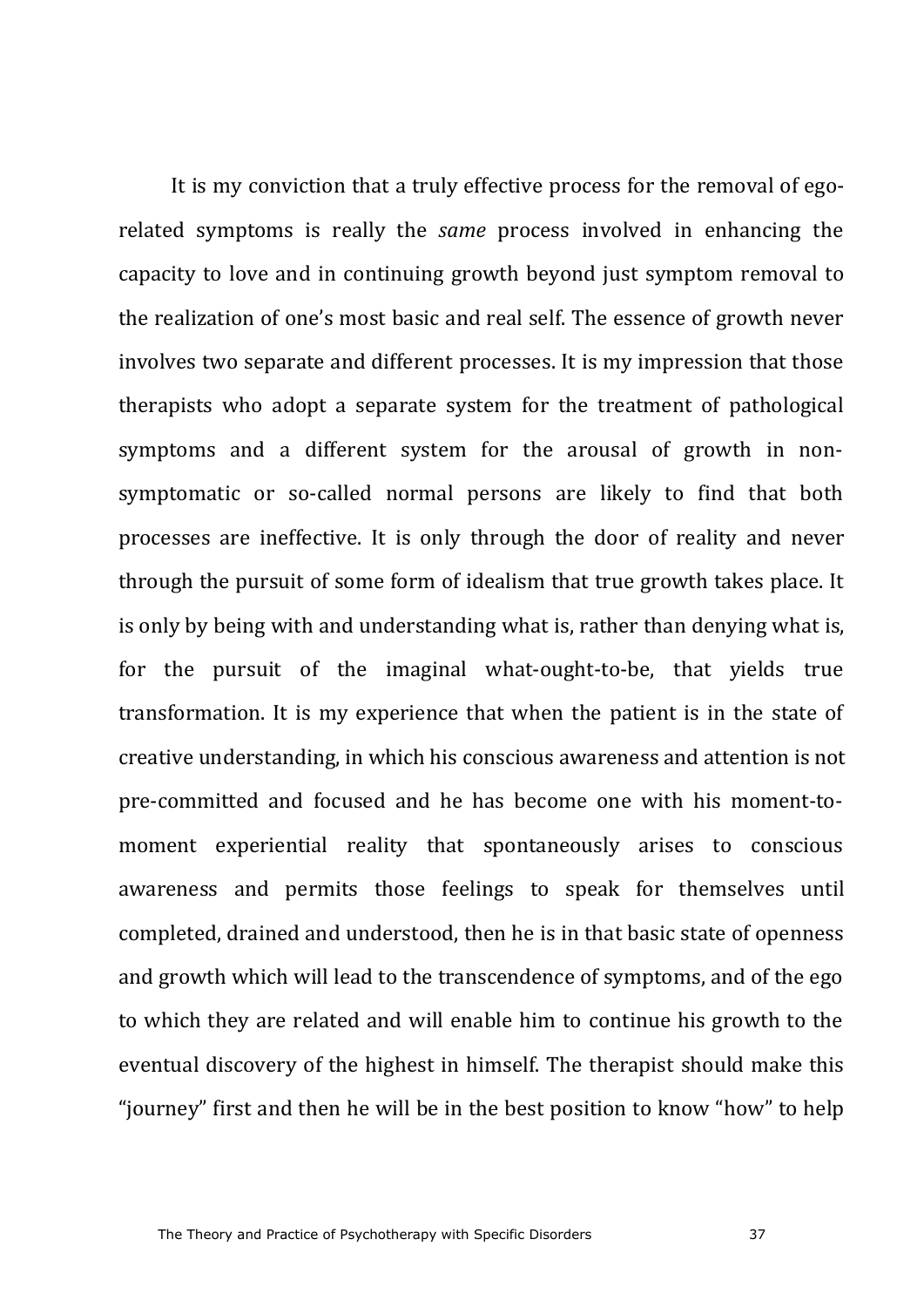the patient discover the highest in himself.

Modern psychotherapy has done much to reveal the sources of conflict. but it has yet to discover methods for awakening a sense of inspiration or supplying the mind with something that makes life really worth living. This is the real challenge for psychotherapy in the future and it will likely require the birth of a new kind of therapist to meet it. Essentially the therapist will have to be psychologically healthy and one who thoroughly and personally understands the process of psychological health and growth. Each man if he really knows anything about curing, cures himself first. So the pathological man can never be an effective therapist because were he a real therapist he would have cured his own pathology first. Facilities for the training of psychotherapists need to take this factor into greater account than they have in the past. Once it is clearly recognized that psychotherapy is not a set of techniques to be applied or some kind of blueprint to follow but rather is related to the capacity to commune with and hear the patient at his deepest depths then it is likely that training of psychotherapists will achieve a new emphasis on the enhancement of the sensitivity and personal growth of the therapist. The primary data for study for the therapist in training are the depths of his own psyche.

This leads to the last and probably most basic conclusion which is that the essence of the effectiveness of any psychotherapy process depends most